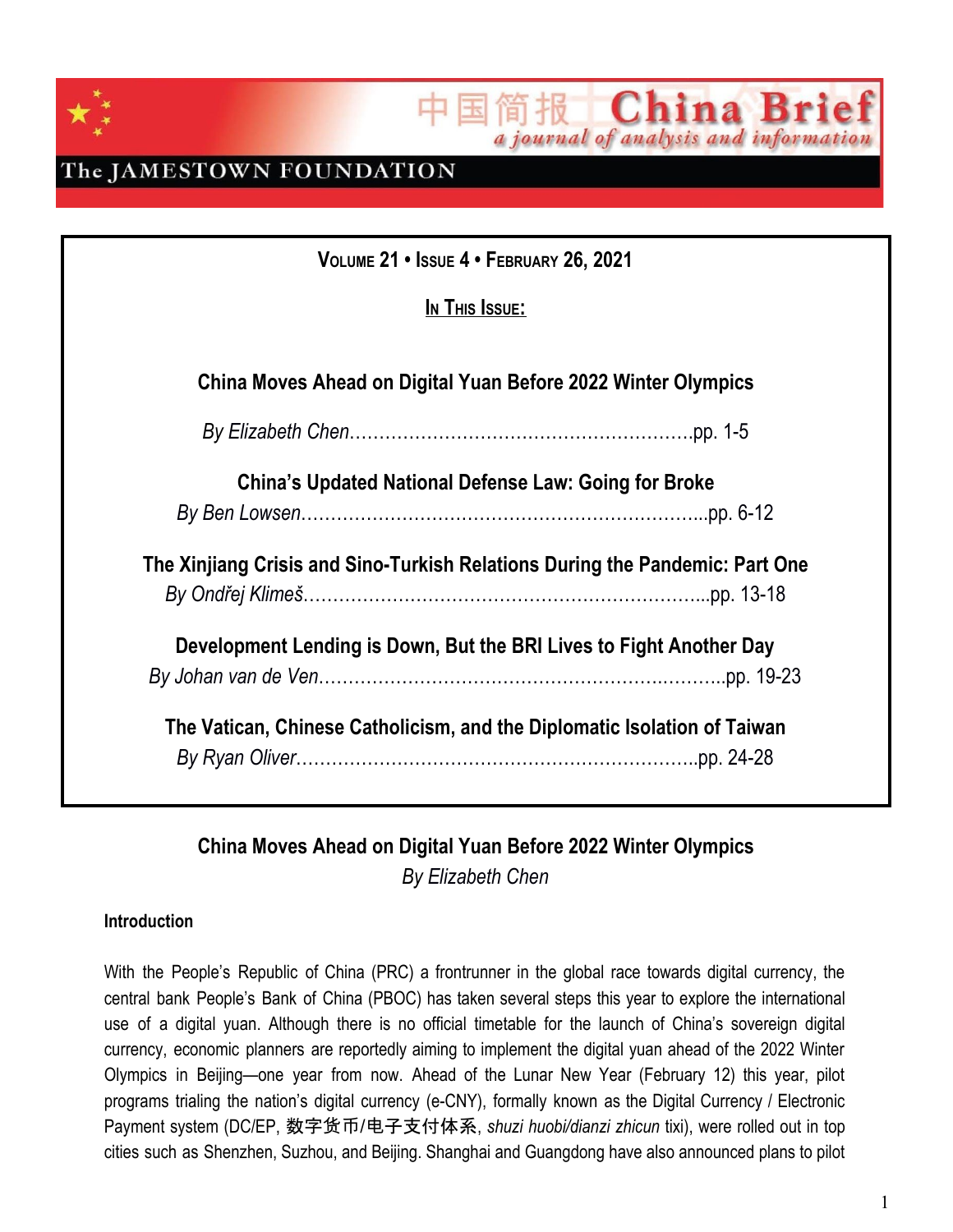the e-CNY ([SCMP](https://www.scmp.com/economy/china-economy/article/3120955/china-digital-currency-beijing-suzhou-confirm-latest-trials-e), February 8)A joint venture between the PBOC's Digital Currency Research Institute (3 percent ownership) (DCRI, 中国人民银行数字货币研究所, *zhongguo renmin yinhang shuzi huobi yanjiusuo*), the PBOC China National Clearing Center (34 percent ownership), the Society for Worldwide Interbank Financial Telecommunication (SWIFT) (55 percent ownership), and several other Chinese entities was established on January 16 [\(money.163.com](https://money.163.com/21/0206/10/G258GICT00259FVR.html), February 6).



*Image: A customer checks out using digital yuan during a pilot program last October in Luohu District, Shenzhen (Image source: [Shenzhen Government](http://www.sz.gov.cn/cn/xxgk/zfxxgj/tpxw/content/post_8178133.html)).*

The timing of the creation of the new joint venture, called the Finance Gateway Information Services Company Limited (金融网关信息服务有限公司, *jinrong wangguan xinxi fuwu youxian gongsi*), raised eyebrows abroad, as the dollar-dominated SWIFT financial payment messaging system has in the past been used as a powerful tool by Washington to impose financial and economic sanctions against countries such as Russia, Iran or Pakistan. Concerns grew last year that the U.S. might move to exclude China or Hong Kong from SWIFT amid calls for economic decoupling and following a raft of sanctions targeting Chinese officials [\(Quartz,](https://qz.com/1893235/swift-transfer-system-leaves-china-vulnerable-to-us-sanctions/) August 18, 2020; [SCMP,](https://www.scmp.com/economy/china-economy/article/3098691/how-us-uses-dollar-payments-system-impose-sanctions-global) August 25, 2020). China's alternative to SWIFT, the Cross-border Interbank Payment and Clearing System (CIPS), will also own a 5 percent stake in Finance Gateway. [\(SCMP,](https://www.scmp.com/economy/china-economy/article/3120582/chinas-swift-joint-venture-shows-beijing-eyeing-global) February 4).

In another strong signal of China's commitment to internationalizing the digital yuan, the PBOC announced on February 24 that it would be joining the Multiple Central Bank Digital Currency Bridge (m-CBDC Bridge) to study the feasibility of the use of digital currencies in cross-border transfers, international trade settlement, and foreign exchange transactions, among others [\(Xinhua](http://www.xinhuanet.com/english/2021-02/24/c_139764111.htm), February 24). First established by the Hong Kong Monetary Authority and the central bank of Thailand in 2019, the m-CBDC Bridge also includes the central bank of the United Arab Emirates and the Switzerland-based Bank for International Settlements (BIS), which is owned by 63 central banks across the world [\(SCMP,](https://www.scmp.com/tech/policy/article/3122924/beijing-exploring-digital-yuan-cross-border-payments-joining-hong-kong) February 24).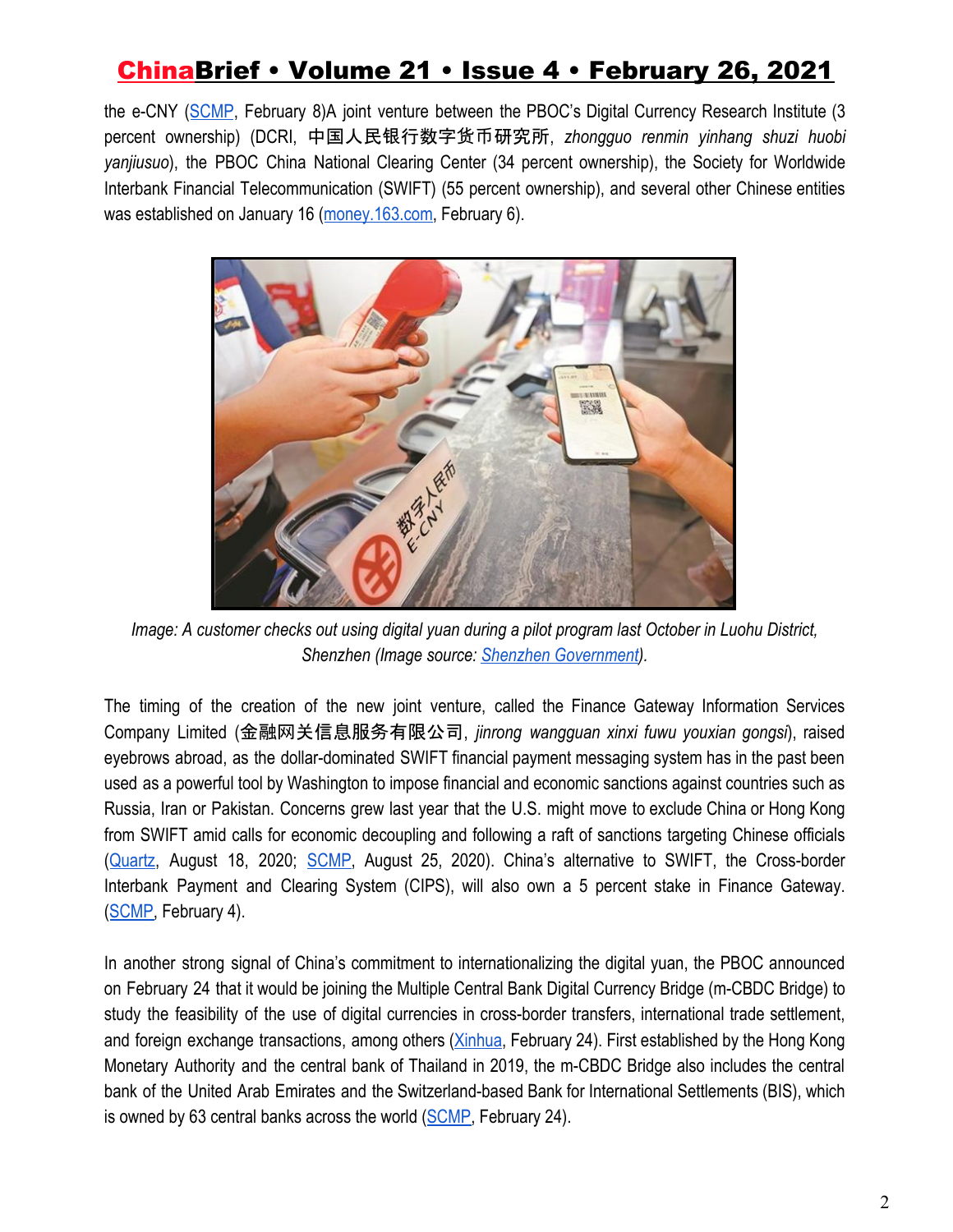#### **China's Interest in a Digital Yuan**

Online nonbank payments—now dominated by technology powerhouses such as Tencent and Alibaba—developed in China during the early 2010s. The PBOC formed a group to research the development of a national digital currency in 2014. This later grew into the Digital Currency Research Institute (DCRI). In 2016, the PBOC revealed its plans to develop a digital currency in January and launched a prototype research and trading platform for digital currency in July (Jinse [Finance](https://www.jinse.com/bitcoin/39792.html), July 4, 2017). During the same year, the State Council included blockchain technology as a developmental priority in the 13th Five Year Plan (FYP) (2016-2020). The PBOC's DC/EP project was organized and approved by the State Council in 2017 (China [Banking](https://www.chinabankingnews.com/wiki/digital-currency-research-institute-peoples-bank-china/) News, October 2, 2018). Pilot programs between competing digital wallet operators (including both state-owned banks and e-commerce companies) testing the distribution of the e-CNY to consumers began in 2019 [\(China Briefing](https://www.china-briefing.com/news/beijing-to-give-away-us1-55-million-in-rmb200-digital-yuan-on-wednesday-for-chinese-new-year/), February 8).

As of January 2, 2020, the PBOC had filed 84 published patent applications on concepts including: digital currency management, circulation and interbank settlement; digital currency wallets; processing payments and deposits and distributed ledgers (Chamber of Digital [Commerce,](https://digitalchamber.s3.amazonaws.com/Blockchain-The-Breakthrough-Technology-of-the-Decade-and-How-china-is-Leading-the-Way.pdf) February 2020). Implementing the digital yuan was prioritized in the 14th FYP (2021-2025) outline, released after the October Fifth Plenum of the Chinese Communist Party (CCP) ([People's](http://blockchain.people.com.cn/n1/2020/1105/c417685-31920146.html) Daily, November 5, 2020). In November, the governor of the PBOC Yi Gang (易纲) announced that the value of pilot program digital yuan transactions had reached 2 billion RMB (\$300 million), up 82 percent from numbers reported in August ([163.com](https://www.163.com/dy/article/FQS4LMA505311MNW.html), November 8, 2020).

It is important to note here that the digital yuan is not structured in the same way as wholly decentralized and user-owned cryptocurrencies such as bitcoin. Nor is it equivalent to so-called "stablecoins" such as Facebook's Libra (now Diem) that will be backed by a basket of fiat currencies [\(Coindesk,](https://www.coindesk.com/central-banks-stablecoins-and-the-looming-war-of-currencies) August 20, 2019[;](https://www.diem.com/en-us/white-paper/#the-libra-blockchain) [Diem,](https://www.diem.com/en-us/white-paper/#the-libra-blockchain) updated December 1, 2020). Instead, the DC/EP is a central bank digital currency (CBDC) that is aimed primarily at digitalizing the cash supply (and lowering the cost of issuing currency); strengthening the state's ability to crack down on illegal financing while increasing the efficiency of payments and settlements and, in the long-run, creating the conditions for the implementation of irregular monetary policy ([Xinhua,](http://www.xinhuanet.com/fortune/2020-04/20/c_1125879464.htm) April 20, 2020). Details about the technological underpinnings of the DC/EP remain opaque, but the PBOC has announced that the DC/EP will be distributed based upon a two-tier system: 1) between the central bank and commercial banks, and 2) between commercial banks and individuals or businesses.

Because the central bank will not directly issue DC/EP to consumers, it will not compete with commercial banks' traditional business models. In the same way, Mu Changchun (穆长春), head of the DCRI, publicly clarified in October that the DC/EP will not compete with commercial digital payment platforms such as WeChat Pay and Alipay, which had a combined market share of 94 percent of the Chinese mobile payments industry in the second quarter of 2020 and recently came under anti-monopoly scrutiny. "They don't belong to the same dimension." Mu explained. "WeChat and Alipay are wallets, while the digital yuan is the money in the wallet" ([SCMP](https://www.scmp.com/tech/policy/article/3107074/chinas-digital-currency-will-not-compete-mobile-payment-apps-wechat-and), October 26, 2020).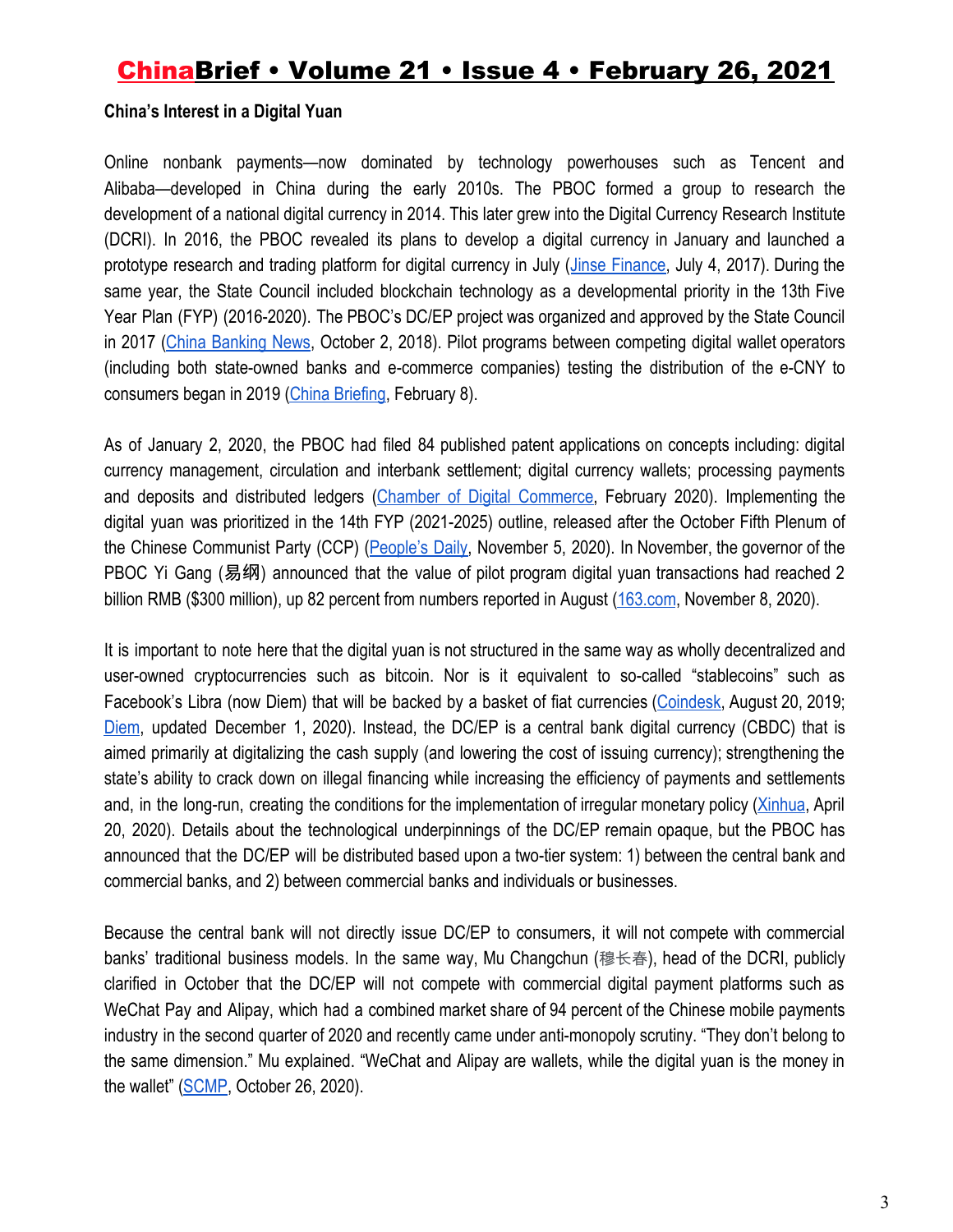This explanation is somewhat facile. Although technology giants like Alibaba and Tencent were once able to grow rapidly amid a relatively free regulatory regime and immature financial system, recent anti-monopoly crackdowns and a high-level financial de-risking campaign have clipped their wings [\(China](https://jamestown.org/program/understanding-the-financial-picture-behind-ants-ipo-suspension/) Brief, December 23, 2020). While such companies previously out-competed Chinese commercial banks on the cutting edge of financial technology, the rollout of DC/EP will force them to interact on a newly leveled playing field. In a similar vein, while China has not passed legislation specifically banning cryptocurrencies, central government regulators ruled against initial coin offerings (ICOs) as being a form of illegal public financing in 2017 and the government does not recognize cryptocurrencies as legal tender ([PBOC,](http://www.pbc.gov.cn/goutongjiaoliu/113456/113469/3374222/index.html) September 4, 2017). As a result, there are essentially no privately issued digital currencies or ICO platforms in China (U.S. [Library](https://www.loc.gov/law/help/cryptocurrency/china.php#_ftn6) of [Congress](https://www.loc.gov/law/help/cryptocurrency/china.php#_ftn6), updated July 12, 2018).

Foreign analysts have expressed concerns that the DC/EP could become another tool for China's export of digital authoritarianism, warning that it could "create the world's largest centralized repository of financial transactions data…[and] create unprecedented opportunities for surveillance."**[1]** Researchers have questioned the strengths and limits of the DC/EP's so-called "controllable anonymity" (可控匿名, *kekong niming*) (see image below). There are also strong concerns about whether or not the digital yuan has sufficient security provisions for protecting consumers' data and preventing fraud ([Quartz](https://qz.com/1922648/there-are-already-counterfeit-wallets-of-chinas-digital-yuan/), October 26, 2020). Although China has aggressively pursued the "informatization" of its economy and society, its track record on data protection and consumer privacy has been less than ideal. Some have also questioned the organization of DC/EP's two-tiered system. Multiple digital wallet operators could lead to data fragmentation or information silos (China [Briefing,](https://www.china-briefing.com/news/beijing-to-give-away-us1-55-million-in-rmb200-digital-yuan-on-wednesday-for-chinese-new-year/) February 8). And, because DC/EP is entirely virtual, even state policymakers have worried that it could increase currency volatility ([Xinhua](http://www.xinhuanet.com/fortune/2020-04/20/c_1125879464.htm), April 20, 2020).



*Image: A slide from the presentation "Technical Aspects of CBDC In a Two-Tiered System," presented by Yao Qian of the PBOC Institute of Digital Money to the ITU on July 18, 2018. Unlike cryptocurrencies which rely on a distributed ledger to validate transactions while anonymizing the user, the identity information of clients using the digital yuan will be accessible by central and commercial banks. (Image source[:](https://www.itu.int/en/ITU-T/Workshops-and-Seminars/20180718/Documents/Yao%20Qian.pdf) [ITU\)](https://www.itu.int/en/ITU-T/Workshops-and-Seminars/20180718/Documents/Yao%20Qian.pdf).*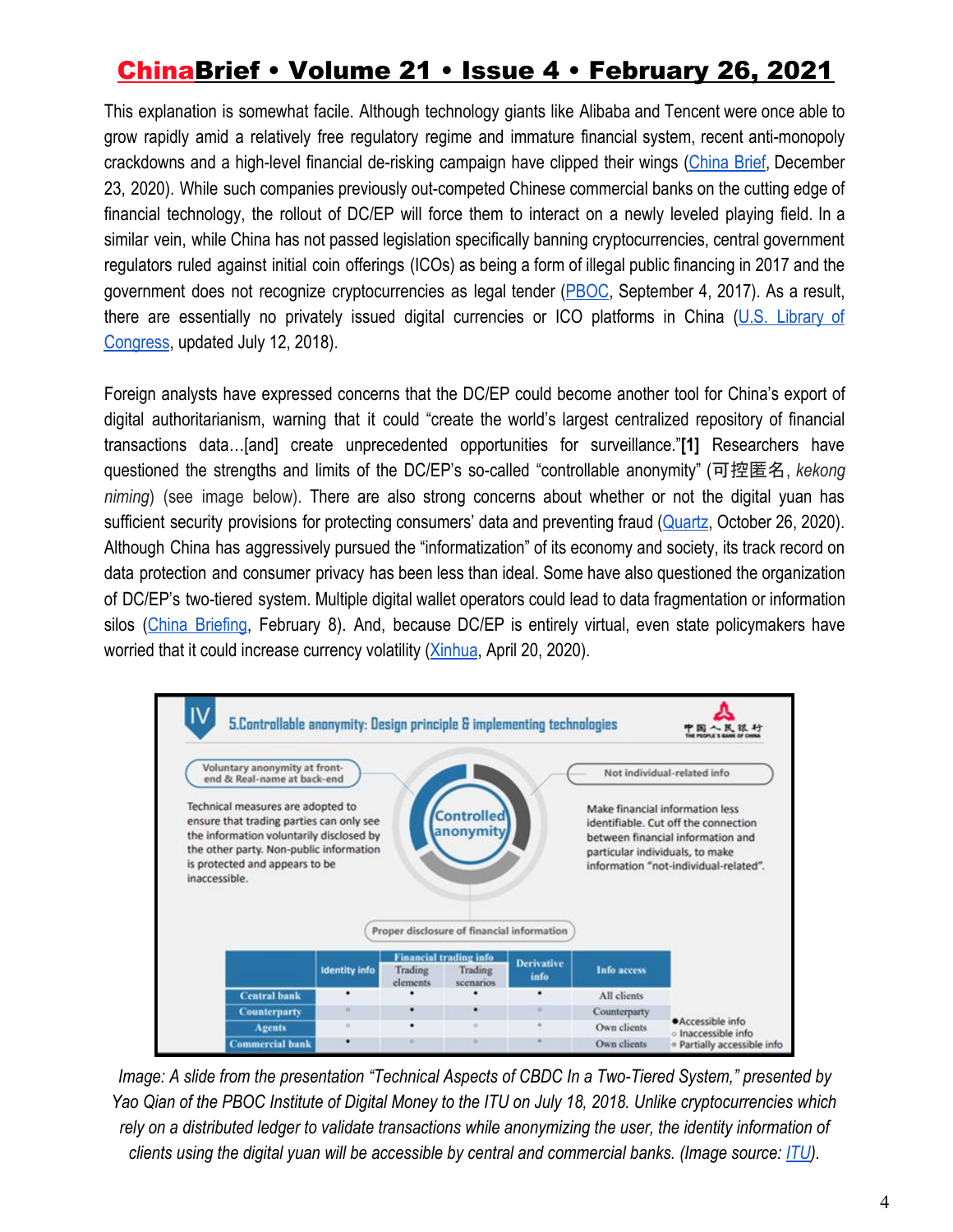### **Conclusion**

Events last year increased the urgency for a Chinese digital currency. Guo Weimin ( $\cancel{BDE}$ ), chief scientist at the state-owned Bank of China, said in January that the key advantage of the digital yuan would be its ability to trace cash flow in real time, permitting the better collection of debt and collateral during periods of economic stress such as a pandemic. Guo also suggested that the digital yuan could help solve age-old problems of transparency in corporate financing as well as having potential industrial and supply chain applications that would contribute to future growth [\(Sohu](https://www.sohu.com/a/446499975_114988), January 24). And as already mentioned, successfully implementing the digital yuan would aid RMB internationalization, which has long been a priority for the Chinese leadership. CIPS, China's current alternative to the global SWIFT system, has so far failed to gain serious international traction and currently processes a fraction of the daily transactions that go through SWIFT. Still, China's trade and investment partners have increasingly settled transactions along the Belt and Road Initiative using CIPS, with the RMB being used to settle 20 percent of China's foreign trade in 2020 (Atlantic [Council,](https://www.atlanticcouncil.org/blogs/new-atlanticist/can-chinas-digital-yuan-really-challenge-the-dollar/) November 30, 2020). Successful cross-border adoptions of the DC/EP would aid this trend, creating another powerful lever to expand China's international trade ties and influence.

Yet there are many outstanding questions about the safety and security of the digital yuan, as well as concerns about its implications for foreigners doing business with Chinese individuals or companies. Amid all this, China's sprint to roll out the digital yuan over the next year will bear close watching.

Elizabeth Chen is the editor of China Brief. For any comments, queries, or submissions, feel free to reach out *to her at: [cbeditor@jamestown.org.](mailto:cbeditor@jamestown.org)*

### **Notes**

**[1]** For a detailed discussion of these concerns see: Samantha Hoffman, John Garnaut, Kayla Izenman, Matthew Johnson, Alexandra Pascoe, Fergus Ryan and Elise Thomas, "The Flipside of China's central bank digital currency," October 12, 2020, ASPI[,](https://www.aspi.org.au/report/flipside-chinas-central-bank-digital-currency) <https://www.aspi.org.au/report/flipside-chinas-central-bank-digital-currency>; Yaya J. Fanusie and Emily Jin, "China's Digital Currency: Adding Financial Data to Digital Authoritarianism," January 26, 2021, CNAS, <https://www.cnas.org/publications/reports/chinas-digital-currency>.

**\*\*\***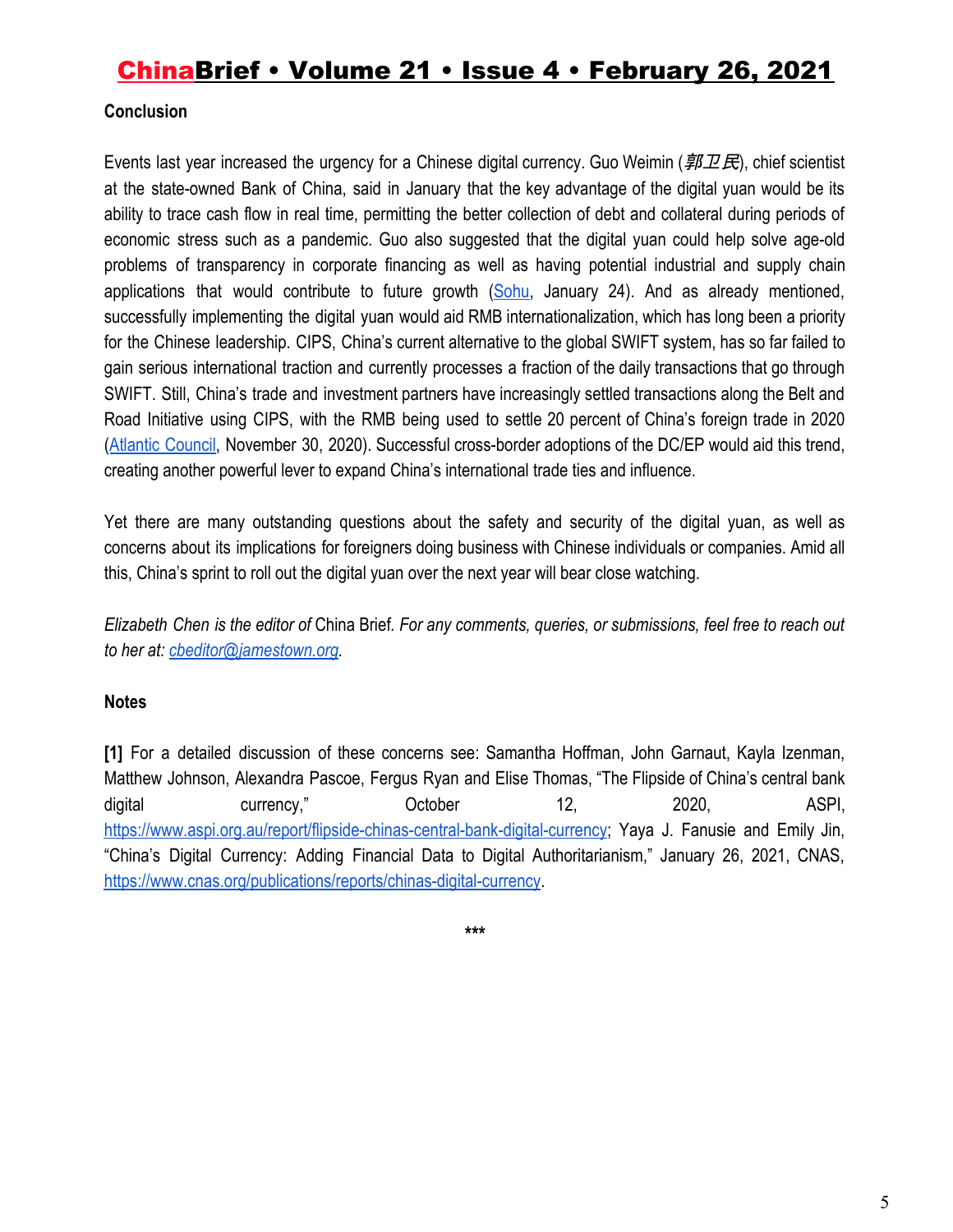### **China's Updated National Defense Law: Going for Broke**

*By Ben Lowsen*

#### **Introduction**

On January 1, the People's Republic of China (PRC) put into effect new revisions to its National Defense Law (henceforth, "Law") (中华人民共和国国防法 *zhonghua renmin gonghe guo guofang fa*) [\(Xinhua](http://www.xinhuanet.com/2020-12/27/c_1126911647.htm), December 26, 2020; South China [Morning](https://www.scmp.com/news/china/military/article/3115988/chinas-military-takes-charge-war-powers-new-defence-law?utm_source=Sailthru&utm_medium=email&utm_campaign=EBB%2001.04.20&utm_term=Editorial%20-%20Military%20-%20Early%20Bird%20Brief) Post, January 3).**[1]** This is the first update since 2009. Although the revisions might seem ordinary at first glance, they have important implications for the future of the People's Liberation Army (PLA), which—it is worth noting—answers to the Chinese Communist Party (CCP), not the state. There has been tension throughout the PRC's history surrounding the subordination of the armed forces relative to the Party, the state and indeed the paramount leader.**[2]** The new defense law reinforces the preeminence in this relationship of Xi Jinping ( $\Im$ 近平), who is already chairman of the Central Military Commission (CMC) and commander-in-chief of the CMC Joint Operations Command Center, as well as CCP General Secretary and president of the Chinese state.

This revision can be summarized with three main points: 1) It symbolically brings the law into line with Xi's program; 2) it further consolidates defense mobilization and Party discipline powers under Xi and 3) it sends a message of Xi's resolve and power, both within China and to the world. This consolidation of power reflects a fear of losing control. Overall, the Law is another step in Xi's program of maximalism (The [Diplomat,](https://thediplomat.com/2019/01/chinas-new-maximalism-in-three-slogans/) January 30, 2019), putting on a bold front that suggests a struggle against counter currents both abroad and at home.



*Image: Chinese President, CMC Chairman and CCP Secretary General Xi Jinping greets members of the People's Liberation Army. (Image source: [Xinhua\)](https://www.chinadaily.com.cn/china/images/attachement/jpg/site1/20160421/b083fe96fac2188286a52c.jpg)*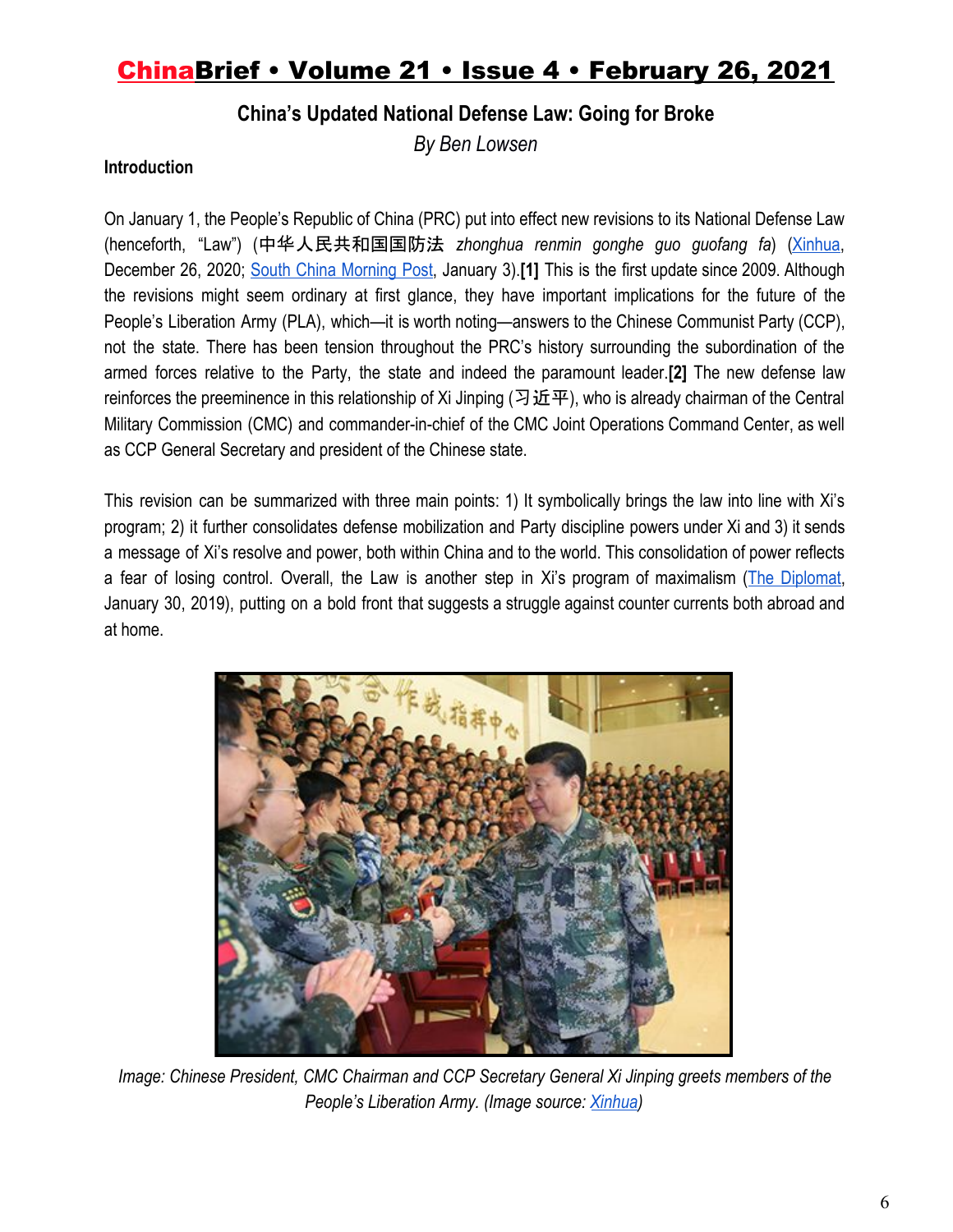Explicitly inserting the language of "Xi Thought," including Xi Jinping's Thought on Socialism with Chinese Characteristics in the New Era (习近平新时代中国特色社会主义思想 *xi jinping xin shidai zhongguo tese shehui zhuyi sixiang*) and Xi Jinping's Thought on Military Strengthening and Comprehensive National Security Thought, among others, brings the Law into ideological alignment with the nation's paramount leader.**[3]** This is most apparent in article 1, which states:

"In order to build and consolidate national defense, ensure the smooth progress of Reform and Opening and Socialist Modernization, *and realize the Great Rejuvenation of the Chinese Nation,* this law is established in accordance with the Constitution." (additions italicized)

The "Chinese nation" (中华民族, *Zhonghua Minzu*) refers to the PRC as a national, multi-ethnic state. There is, however, a second definition of *minzu*, namely "ethnicity" or "race." In addition to citizenship, *Zhonghua* can also refer a more essentialist notion of Chinese ethnicity.**[4]** In recent years, Beijing has expanded its claims over people identified as "Chinese" to an extraordinary degree: detaining minors with American citizenship in Hong Kong (South China [Morning](https://www.scmp.com/news/china/diplomacy/article/3027365/american-siblings-victor-and-cynthia-liu-barred-leaving-china) Post, September 16, 2019); preventing ethnic Chinese business people with Australian citizenship from leaving the country in Shanghai (Sydney [Morning](https://www.smh.com.au/world/asia/detention-of-an-australian-in-china-is-canberra-s-worst-nightmare-20190123-p50t3f.html) Herald, January 24, 2019) and implementing new visa policies which explicitly differentiate foreigners with ethnic Chinese heritage ([Straits](https://www.straitstimes.com/asia/east-asia/china-to-issue-5-year-visas-for-foreigners-of-chinese-origin) Times, February 1, 2018). A degree of chauvinism runs throughout these cases such that we might even term the program *the great rejuvenation of the Chinese race*.

This "Great Rejuvenation" is Xi's overarching program to revitalize China as a modern economic and military superpower, under which his myriad other policies fall. With the elevation of Xi Thought to China's national constitution, where it sits co-equal to the reform and modernization programs of former paramount leader Deng Xiaoping (邓小平), Xi has cemented his place in the pantheon of Communist Chinese leaders as a new Mao Zedong (毛泽东) [\(China Brief](https://jamestown.org/program/what-is-xi-jinping-thought/), September 21, 2017).

#### **Consolidating Real Power**

Under the auspices of "national defense and military reform," the Law grants greater authority to the CMC for "national defense mobilization." This marks a key practical change, removing an earlier provision that "the State Council and the Central Military Commission jointly lead the preparation and implementation of mobilization." Instead, article 50 now reads:

"Leading agencies for national defense mobilization, central government agencies and relevant departments of the Central Military Commission shall organize the preparation and implementation of national defense mobilization in accordance with the division of responsibilities."

This may look like a small change, but dropping the State Council from its leading role in defense mobilization and putting defense agencies first (including the CMC National Defense Mobilization Department and provincial military districts) makes the intent clear. Although Premier Li Keqiang (李克强) retains his position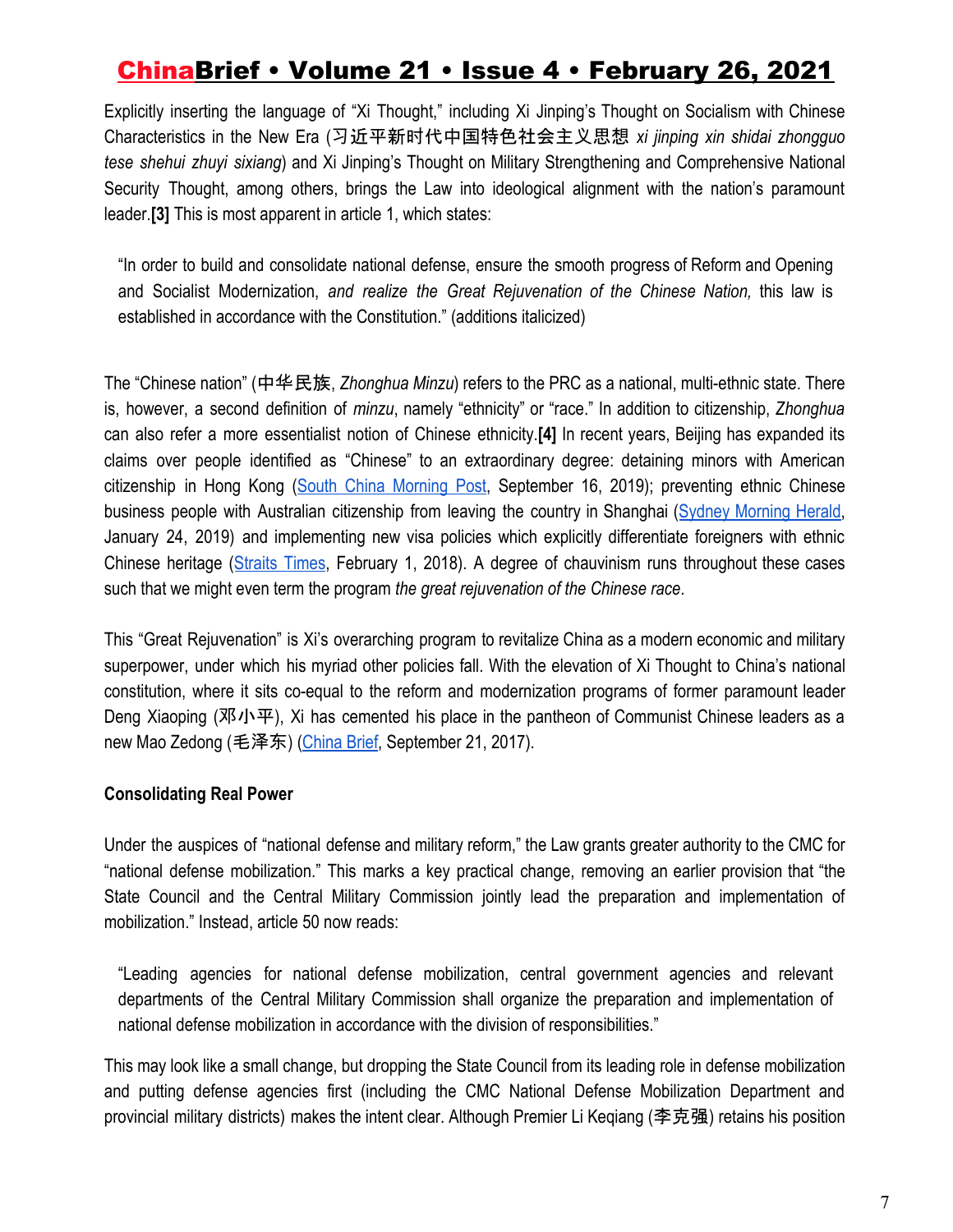as chairman of the State National Defense Mobilization Commission, the change unequivocally elevates the power of the CMC at the expense of the State Council.

Zeng Zhiping, a military law expert at Soochow University, explains: "The CMC is now formally in charge of making national defense policy and principles, while the State Council becomes a mere implementing agency to provide support to the military" (South China [Morning](https://www.scmp.com/news/china/military/article/3115988/chinas-military-takes-charge-war-powers-new-defence-law) Post, January 3). Since the 2016 military reorganization and breakup of the General Departments, no member of the CMC has anything like Xi's stature. Thus, the Law's revisions further consolidate and legalize his direct control over the military.

National defense mobilization refers broadly to converting civilian assets for military use. This has previously included the mobilization of armed forces, economic, science and technology, transportation, air defense and/or political entities [\(Sina](http://mil.news.sina.com.cn/2002-07-25/76324.html), July 25, 2002). A 2018 article in China Defense News (中国国防报, *zhongguo guofang bao*) lays out five distinct priorities: 1) serving the comprehensive national security strategy, 2) protecting the "theater command" strategy, 3) executing emergency rescue and disaster relief, 4) providing for rights protection and stability maintenance (维权维稳 *weiquan weiwen*) and 5) developing the strategy of military-civil fusion (军民融合 *junmin ronghe*, MCF) ([Renminwang](http://military.people.com.cn/n1/2018/1018/c1011-30348364.html), October 18, 2018).

A recent report by the Center for a New American Security suggests that Beijing wishes to harness the dynamism outside of state-owned enterprises to accelerate military development through MCF, but still faces significant obstacles.**[5]** In line with this analysis, article 38 of the Law calls for greater market orientation in defense acquisitions through "emphasizing the role of market mechanisms to promote fair competition in defense scientific research/production and military procurement." An "Explanation" of the Law on the website of the National People's Congress dated October 13 additionally highlights the "law of value" and "joint development and sharing of military and local resources."**[6]** Considering Xi's overall posture toward the market economy, any deepening of the private sector's role in developing the military is likely to be offset by ongoing efforts to centralize the party's control over the economy (China Brief: [September](https://jamestown.org/program/the-ccps-new-directives-for-united-front-work-in-private-enterprises/) 28, 2020[;](https://jamestown.org/program/dual-circulations-implementation-necessitates-a-crackdown-on-fintech/) [December 6, 2020\)](https://jamestown.org/program/dual-circulations-implementation-necessitates-a-crackdown-on-fintech/).

#### **Chairman Responsibility System**

Strengthening Party discipline is another key facet of the revisions. Specifically, the Law strengthens the CMC's Chairman Responsibility System (CRS) (军委主席负责制, *junwei zhuxi fuze zhi*) (see article 16 of the Law). First promulgated in the 1982 PRC Constitution, the term was revitalized in 2014 and further enhanced during the 2017 19th Party Congress (China [Leadership](https://www.hoover.org/research/cult-xi-and-rise-cmc-chairman-responsibility-system) Monitor, January 23, 2018). The CCP Central Commission for Discipline Inspection (CCDI) lists three purposes for CRS: 1) ensure the Party's effective control of the People's Armed Forces, 2) continue the Party's tradition of organizing and controlling the military and 3) govern the military by law.**[7]** According to the *PLA Daily*: "the [CMC] Chairman must maintain unified leadership and command of the national armed forces; all major issues of defense and military organization must be decided by the Chairman; and all CMC work must fall under the management and responsibility of the Chairman" ([PLA Daily](http://military.people.com.cn/n/2015/0128/c1011-26461017.html), January 28, 2015).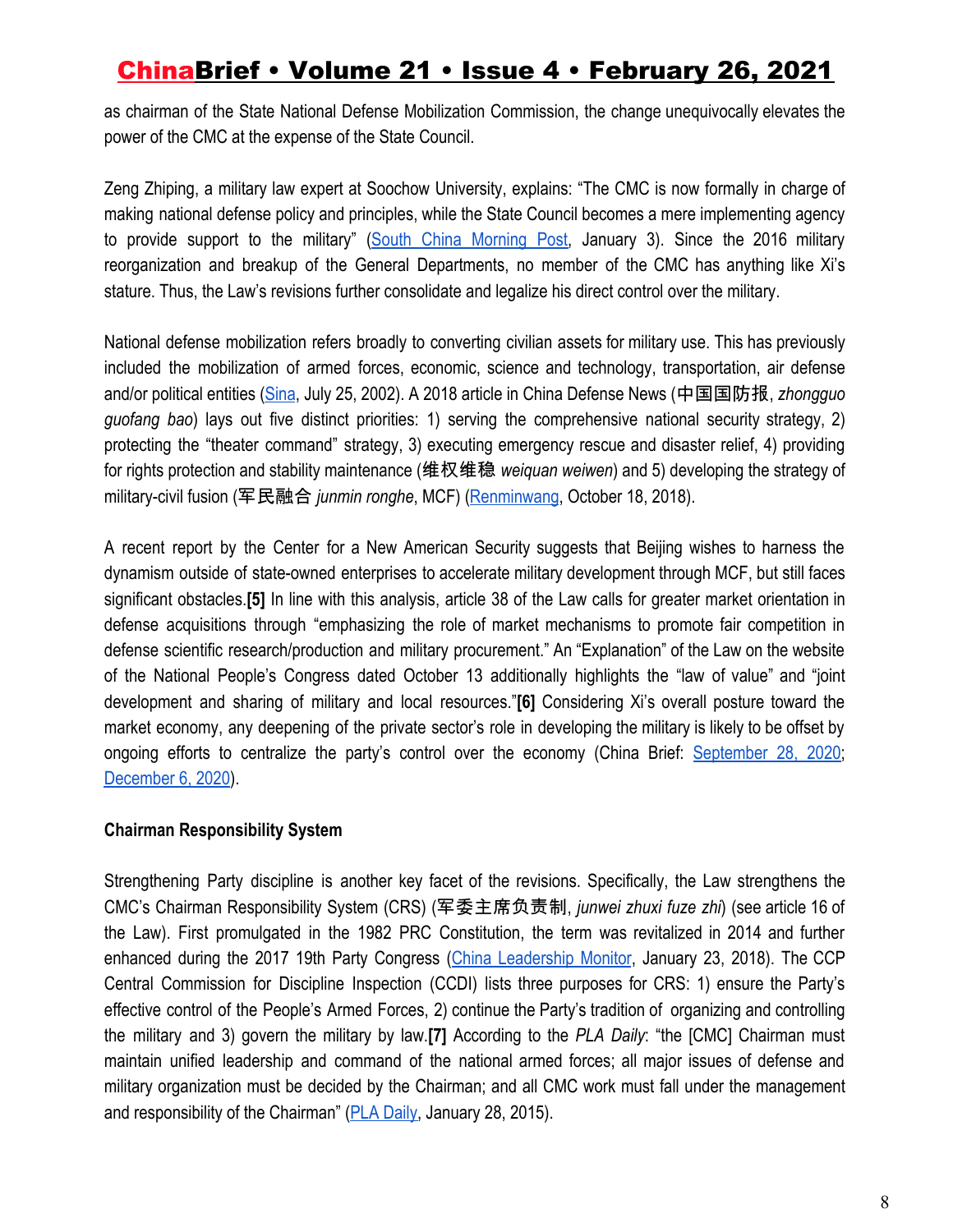The Party's 2017 motto of the "Three Protects" (三个维护 *san ge weihu*) re-emphasized: "Protect the authority of the Party Center, protect the Core, and protect and carry out the Chairman Responsibility System."**[8]** The new Law reflects this cross-cutting of Party and government by adding the admonition to be "faithful to the Party" (see article 59): "Active duty military personnel must be faithful to the country, *faithful to the Party,* carry out their responsibilities, fight bravely, not fear sacrificing their lives, and protect the security, honor, and interests of the country" (addition italicized). The 2009 law simply stated that "the armed forces of the PRC are subordinate to the people" (see article 19 of the 2009 law). As Mao said, "political power flows from the barrel of a gun."**[9]** Strengthening the CRS increases Xi's direct control over the CMC and the PLA via the mechanism of the Party.



Image: Chinese citizens stand outside the National People's Congress in Beijing (Image source: [Wikimedia](https://commons.wikimedia.org/wiki/File:National_People%27s_Congress.JPG) [Commons](https://commons.wikimedia.org/wiki/File:National_People%27s_Congress.JPG)).

### **Message to the World**

The timing of this law is notable. The PRC National People's Congress has been called a "rubber stamp" legislature (*The [Economist](https://www.economist.com/analects/2012/03/05/what-makes-a-rubber-stamp)*, March 5, 2012). and its work plans reflect a CCP-approved legislative agenda. For the past five years, in both its annual (short-term) and five-year (longer-term) legislative plans, there has been no specific mention of revising the Law.**[10]** Publicly available deliberative documents show that a first draft of the Law was not available until last October. Interestingly, the "Explanation" noted above claims that work on the revisions began in January 2019. The author can only speculate that the recent revisions did not appear in any short- or mid-term plan because there was no specific date by which the PRC wished to publish it. The unscheduled revisions thus hint at Xi's individual power to dictate legislation.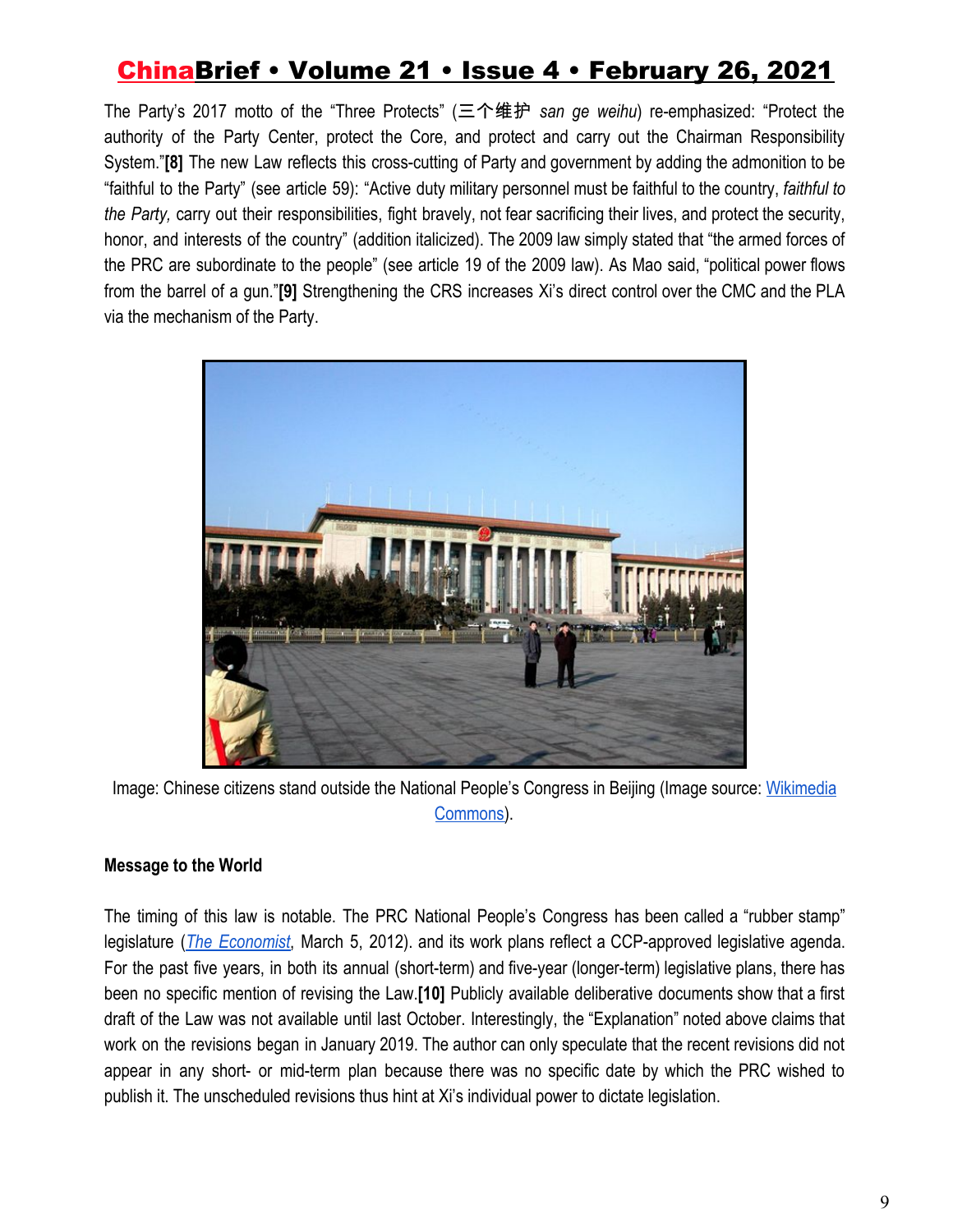The law also contains a message to the world, stated most directly in article 2:

"This law applies to military activities carried out by the state to prevent and resist aggression, stop armed subversion *and separatism* and defend the country's sovereignty, unity, territorial integrity, security *and development interests*, as well as military-related political, economic, diplomatic, technological and educational activities." (additions italicized)

Expanding the scope of the Law to include combating "separatism" looks to be a direct message to Taiwan, among other regions. Pointing to "secessionists" creates a rationalization for a future forceful reunification with Taiwan at a time when relations between the mainland and the island nation—and the odds of peaceful reunification—are in freefall ([China Brief,](https://jamestown.org/program/taiwan-opinion-polling-on-unification-with-china/) October 19, 2020).

Moreover, much has been made of the addition of "development interests" as a reason for defense mobilization [\(SCMP,](https://www.scmp.com/news/china/military/article/3115988/chinas-military-takes-charge-war-powers-new-defence-law) January 3). Chinese commentators have increasingly agreed that the Biden administration will continue the thrust if not the tone of many of the Trump administration's policies towards China, including a focus on human rights in Hong Kong, Tibet and Xinjiang; deepening ties with Taiwan; and the defense of a "free and open" Indo-Pacific—all of which presage continuing poor bilateral relations between the two countries. China regards the first two as matters of "internal affairs" not subject to "foreign interference" (PRC Foreign [Ministry](https://www.fmprc.gov.cn/mfa_eng/xwfw_665399/s2510_665401/2511_665403/t1849185.shtml), January 28). A commentary in the state tabloid Global Times defines China's increasing military presence near Taiwan and in contested waters in the South China Sea and East China Sea as part of "development interests and safeguarding China's territorial interests," and quoted a revised article 6 of the Law to emphasize that, "China pursues a national defense policy that is defensive in nature" [\(Global](https://www.globaltimes.cn/page/202012/1211278.shtml) Times, December 28, 2020). Such depictions paint the United States as an aggressor or force of resistance (挫折 *cuozhe*) against which the PRC must struggle. Despite these rhetorical defenses, the recent revisions to the Law signal a China more willing to assert its interests militarily toward Taiwan and the United States.

#### **Conclusion**

The updated National Defense Law appears to signal a greater willingness to use force in protecting China's "core interests" (核心利益, *hexin liyi*). The Law's emphasis on MCF and the CMC's newly granted authority to mobilize national resources at the expense of the State Council shows that the Chinese leadership under Xi sees its core interest of economic development under growing threat from U.S.-led calls for decoupling and sanctions against Chinese entities such as Huawei and ZTE, which must be protected at all costs.

Multiple sources have brought up the idea that "China's success at controlling the Covid-19 pandemic has been seen by Beijing as an endorsement of the Communist Party's authoritarian rule, particularly as many democratic countries are still struggling with rising numbers of infections" [\(SCMP,](https://www.scmp.com/news/china/military/article/3115988/chinas-military-takes-charge-war-powers-new-defence-law) January 3). Such optimism may be encouraging China's leadership to speed up more aggressive actions and reforms across a variety of sectors from a position of relative strength. Despite this, Beijing's program is being met with rising international opprobrium, with global public opinion on China reaching historic lows last year (Pew [Research,](https://www.pewresearch.org/global/2020/10/06/unfavorable-views-of-china-reach-historic-highs-in-many-countries/) October 6, 2020). Indeed, this law is also part of Xi's effort to push the People's Republic through a period of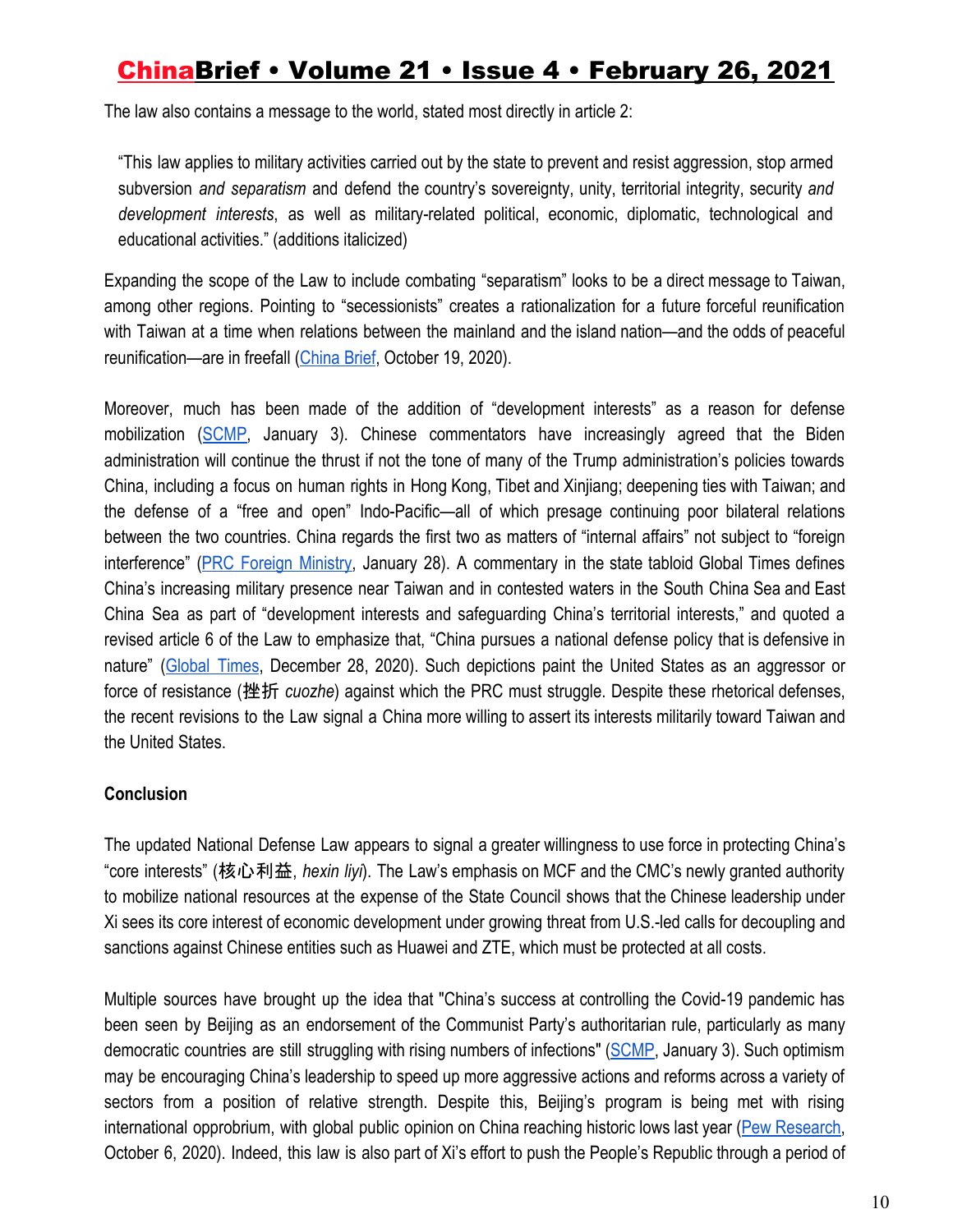increasing resistance largely triggered by his aggressive policies. This maximalist program suggests he is going for broke.

Ben Lowsen is China Strategist for the U.S. Air Force's Checkmate office and adjunct faculty at the National Intelligence University. He is a retired U.S. Army officer who has served previously as Assistant Army Attaché in Beijing and Asia advisor to the U.S. Navy. The views expressed are the author's own and do not reflect the *official policy or position of the U.S. Air Force, Department of Defense, or the U.S. Government.*

### **Notes**

**[1]** See: "National Defense Law of the People's Republic of China: 中华人民共和国国防法 *zhonghua renmin gongheguo guofangfa*," webpage dated January 1. Posted on the website NPC Observer a[t](https://npcobserver.com/legislation/national-defense-law/) [https://npcobserver.com/legislation/national-defense-law/.](https://npcobserver.com/legislation/national-defense-law/)

**[2]** See: Alice Miller, "The Central Military Commission," chapter in Kevin Pollpeter and Kenneth W. Allen, eds., The PLA as Organization Reference Volume v2.0 (Defense Group Inc. Publications: 2015).

**[3]** See: "Explanation of the National Defense Law of the People's Republic of China (Revised Draft)" [关于 《中华人民共和国国防法(修订草案)》的说明 *guanyu "zhonghua renmin gonghe guo guofangfa (xiuding cao'an)" de shuoming*], document dated October 13, 2020. Posted on the website of the National People's Congress [全国人民代表大会] at: [http://www.npc.gov.cn/npc/c30834/202012/5885631c17984d58a1eb58d45ff850b6.shtml.](http://www.npc.gov.cn/npc/c30834/202012/5885631c17984d58a1eb58d45ff850b6.shtml) All translations are the responsibility of the author.

**[4]**See: Xia Zhengnong, Chen Zhili, et al., eds, *Cihai: 6th Edition, reduced format* (Shanghai Cishu Chubanshe, 2015), pp. 1311, 2477-8.

**[5]**See also Elsa B. Kania and Lorand Laskai, "Myths and Realities of China's Military-Civil Fusion Strategy," Center for a New American Security, January 28, 2021.

**[6]**See: "Explanation...," Cotober 13, 2020, [http://www.npc.gov.cn/npc/c30834/202012/5885631c17984d58a1eb58d45ff850b6.shtml.](http://www.npc.gov.cn/npc/c30834/202012/5885631c17984d58a1eb58d45ff850b6.shtml)

**[7]**See: CCP CCDI, PRC Ministry of Supervision, "What Does It Mean that the Revised Party Charter Clarifies that CMC Will Carry Out the Chairman Responsibility System?" [党章修正案明确中央军事委员 会实行主席负责制的意义何在? *dangzhang xiuzheng an mingque zhongyang junshi weiyuanhui shixing zhuxi fuze zhi de yiyi hezai?*], March 7, 2018[,](http://www.ccdi.gov.cn/special/zmsjd/zm19da_zm19da/201803/t20180302_165186.html) [http://www.ccdi.gov.cn/special/zmsjd/zm19da\\_zm19da/201803/t20180302\\_165186.html](http://www.ccdi.gov.cn/special/zmsjd/zm19da_zm19da/201803/t20180302_165186.html).

**[8]**See: "The Three Protects" [三个维护 *san ge weihu*], September 6, 2017[,](http://theory.people.com.cn/n1/2017/0906/c413700-29519622.html) [http://theory.people.com.cn/n1/2017/0906/c413700-29519622.html.](http://theory.people.com.cn/n1/2017/0906/c413700-29519622.html)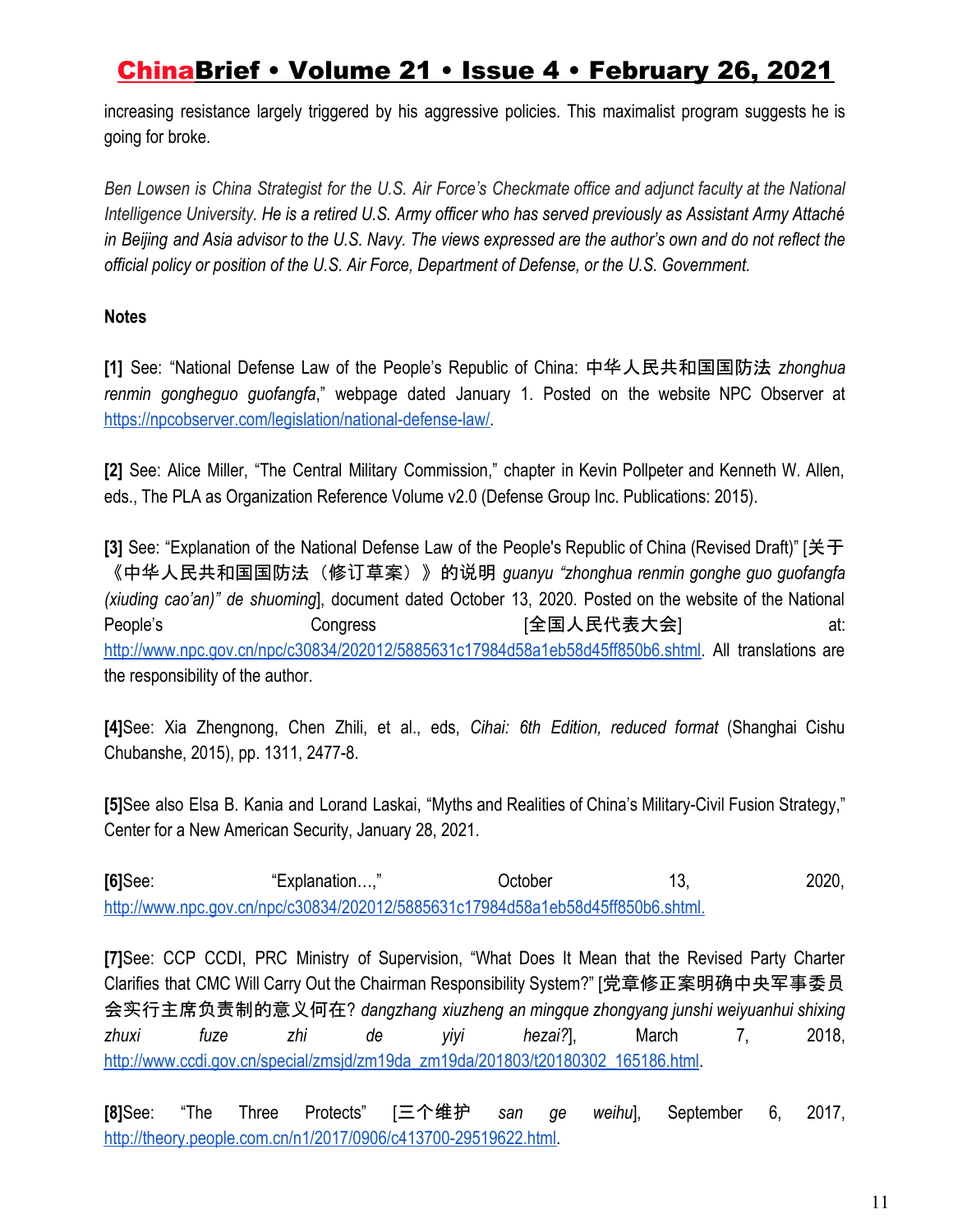**[9]** See: "The Origins and Development of Mao Zedong's 'Political Power Flows from the Barrel of a Gun'" [毛泽东"枪杆子里面出政权"的来历与演变 *maozedong "qiangganzi limian chu zhengquan" de laili yu yanbian*], June 13, 2017, [http://dangshi.people.com.cn/n1/2017/0613/c85037-29335727.html.](http://dangshi.people.com.cn/n1/2017/0613/c85037-29335727.html)

**[10]** See: "Explanation…," October 13, 2020, [http://www.npc.gov.cn/npc/c30834/202012/5885631c17984d58a1eb58d45ff850b6.shtml.](http://www.npc.gov.cn/npc/c30834/202012/5885631c17984d58a1eb58d45ff850b6.shtml)

**\*\*\***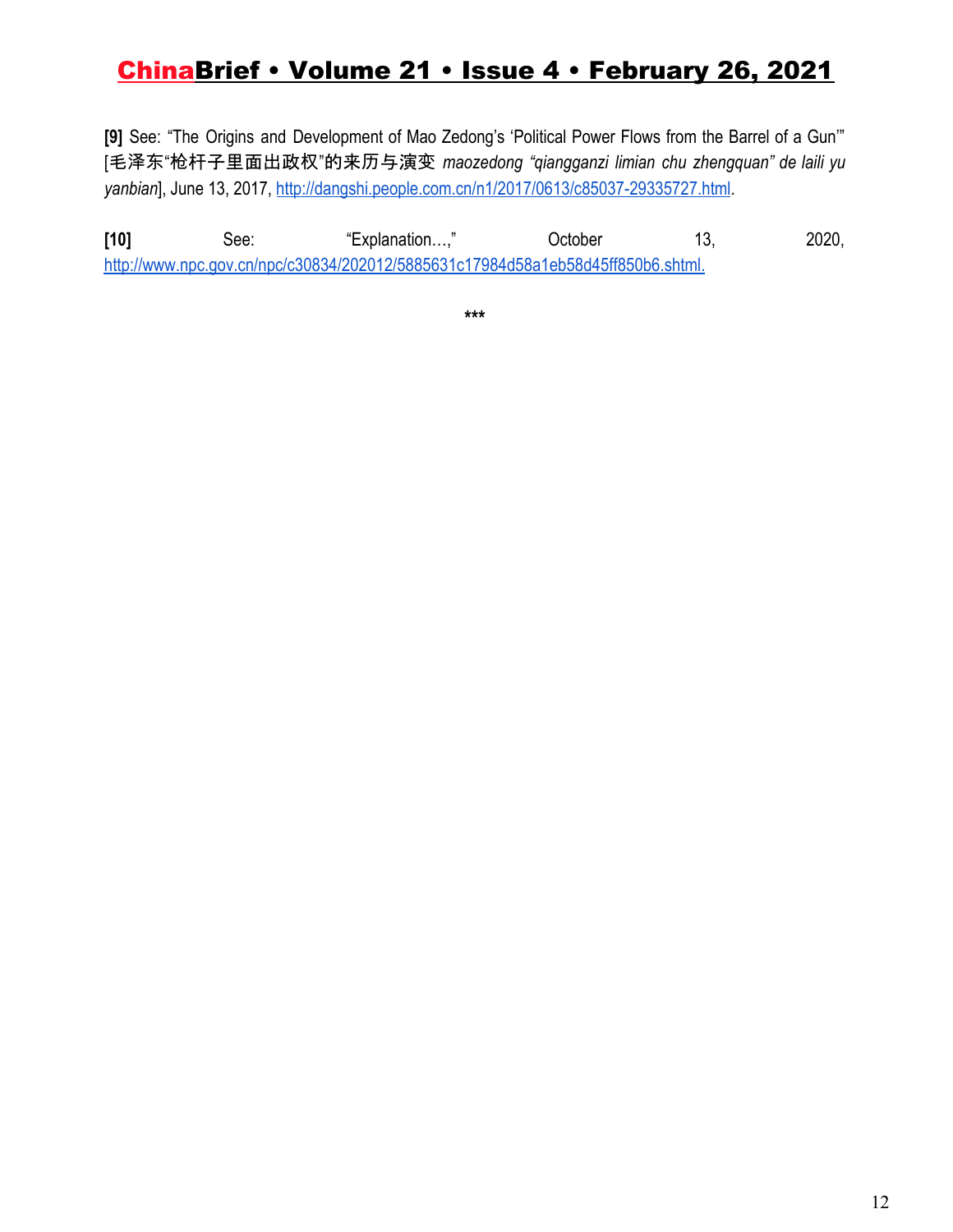### **The Xinjiang Crisis and Sino-Turkish Relations During the Pandemic: Part One** *By Ondřej Klimeš*

#### **Introduction**

Since 2016, Chinese Communist Party (CCP) policies in Xinjiang have not only shaken the lives of Uyghurs, Kazakhs and other groups inside and outside the region, but also heralded a new era in the CCP's domestic governance and power projection abroad ([China](https://web.archive.org/web/20201202195803/https:/jamestown.org/program/xinjiangs-re-education-and-securitization-campaign-evidence-from-domestic-security-budgets/) Brief, December 31, 2019; China Brief, November 5, 2018). The state's persecution of Muslim minorities has damaged the national image and foreign interests of the People's Republic of China (PRC), incurring increasing negative responses from parts of the international community, but also notable silence, or even support for China's policies in Xinjiang, from majority-Muslim nations such as Saudi Arabia, the United Arab Emirates and Pakistan. Such dynamics have also played out in Turkey—a geostrategic and economic hub that is eyed by China as a valuable potential asset of its wide-ranging foreign policy Belt and Road Initiative (BRI), as well as home to a Uyghur diaspora of tens of thousands attracted by Turkey's ethno-cultural kinship and relative political freedom. Turkey's denunciations of Chinese policies in Xinjiang have been a chronic hindrance to Sino-Turkish relations. In September 2020, Turkey's ruling Justice and Development Party reproached China for violating the rights of "Uyghur Turks" [\(Hürriyet,](https://web.archive.org/web/20201021050820/https:/www.hurriyet.com.tr/gundem/son-dakika-ak-parti-sozcusu-omer-celikten-onemli-aciklamalar-41623785) September 29, 2020).

Turkey's occasional criticisms on behalf of Xinjiang Turkic Muslims, however, have not translated into meaningful foreign policy or sufficient support for its domestic Uyghur community. For instance, although Turkey restated its concerns about China's treatment of Uyghurs in October 2020, it did not join a coordinated effort to criticize China that was signed by thirty-nine other countries (Turkish Foreign [Ministry](https://web.archive.org/web/20201015074414/http:/www.mfa.gov.tr/ulkemizin-bm-genel-kurul-toplantisinda-uygur-turkleri-konusunda-ulusal-beyani.tr.mfa), October 6, 2020; [G](https://web.archive.org/web/20201120163124/https:/new-york-un.diplo.de/un-en/news-corner/201006-heusgen-china/2402648)erman [Permanent](https://web.archive.org/web/20201120163124/https:/new-york-un.diplo.de/un-en/news-corner/201006-heusgen-china/2402648) Mission to the UN, October 6, 2020). At home, Turkey's authorities have tolerated complex pressures by Chinese security organs against the Uyghur diaspora and allegedly detained individuals at China's request ([Axios,](https://web.archive.org/web/20201125170637/https:/www.axios.com/documents-chinas-secret-extradition-request-uighur-turkey-6d5ba886-c22c-47e8-b970-804fae274e2d.html) May 20, 2020[;](https://web.archive.org/web/20200926223217/https:/jamestown.org/program/chinas-tactics-for-targeting-the-uyghur-diaspora-in-turkey/) [China](https://web.archive.org/web/20200926223217/https:/jamestown.org/program/chinas-tactics-for-targeting-the-uyghur-diaspora-in-turkey/) Brief, November 1, 2019). Turkey's capacity to advocate for Uyghurs in Xinjiang has been constrained by the substantial economic, financial and technological leverages that Beijing has built up over Ankara throughout the past decade ([Foreign](https://web.archive.org/web/20201117191010/https:/foreignpolicy.com/2020/09/16/erdogan-is-turning-turkey-into-a-chinese-client-state/) Policy, September 16, 2020).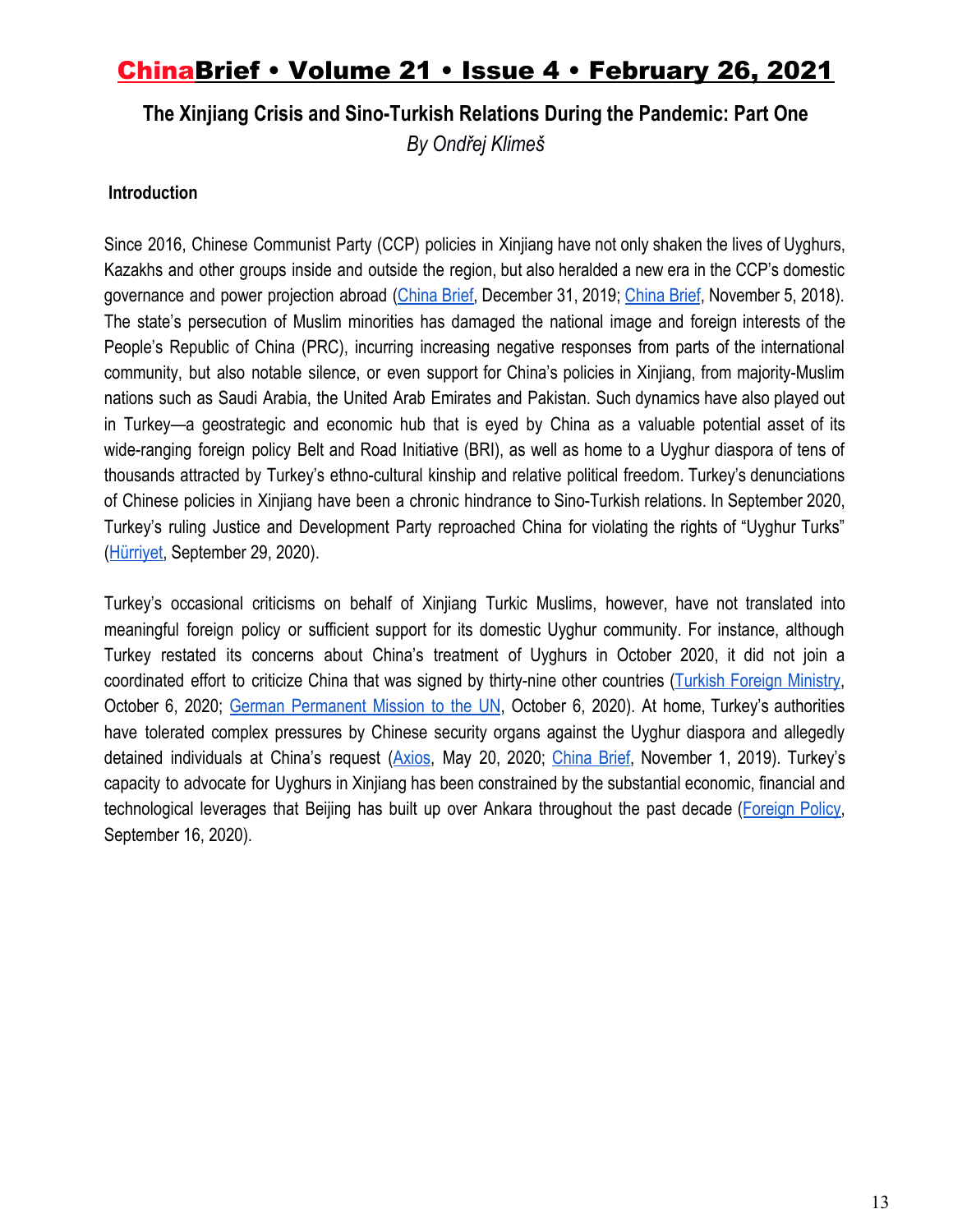

*Image: Turkish President Recep Erdoğan and Chinese President Xi Jinping shake hands during a meeting in Beijing on July 2, 2019 (Image source: [Anadolu Agency\)](https://cdnuploads.aa.com.tr/uploads/Contents/2020/04/08/thumbs_b_c_39132e8e0b7c19d098d909f597cc932e.jpg?v=180001).*

#### **Xinjiang Work Meets Pandemic Diplomacy**

The Covid-19 pandemic has enabled the CCP to recast its interests worldwide through new narratives and strategies. Preventing criticism of its policies in Xinjiang and winning assistance in eliminating Uyghur activism are some of China's main security concerns in its bilateral relationship with Turkey. These aims, worded as "mutual understanding and support in each other's core interests and major key issues" (在涉及 彼此核心利益和重大关切问题上相互理解, 相互支持, *zai sheji bici hexin liyi he zhongda guanqie wentishang xianghu lijie, xianghu zhichi*)—were integrated into the narrative of the common struggle against the pandemic during a virtual conversation between CCP General Secretary Xi Jinping and his counterpart Recep Tayyip Erdoğan last April ([Xinhua](https://web.archive.org/web/20200806015011/http:/www.xinhuanet.com/politics/leaders/2020-04/08/c_1125830167.htm), April 8, 2020).

Beijing previously underlined its security-related interests to Turkey by declaring its willingness to extend (and presumably also receive) the "three resolute supports" (三个坚定支持, *sange jianding zhichi*) of "safeguarding state security and legitimate rights and interests, following a development path suitable for the country's national conditions, and deepening China-Turkey strategic cooperation" (维护国家安全和正当 合法权益, 走符合本国国情的发展道路, 深化中土战略合作, *weihu guojia anquan he zhengdang hefa quanyi, zou fuhe benguo guoqingde fazhan daolu, shenhua zhong tu zhanlue hezuo*). The "common struggle against all forms of terrorism" (一切形式的恐怖主义, *yiqie xingshide kongbu zhuyi*) was linked to the CCP's quest for global power and influence, which encompasses political formulations such as "strengthening political trust" (加强政治互信, *jiaqiang zhengzhi huxin*), "jointly building the BRI" (共建 "一 带一路," *gongjian "yidai yilu"*) and preventing "unilateralism, protectionism and power politics" (单边主义, 保护主义, 强权政治, *danbianzhuyi, baohuzhuyi, qiangquan zhengzhi*; [P](https://web.archive.org/web/20201105171230/https:/www.fmprc.gov.cn/web/wjdt_674879/wjbxw_674885/t1595242.shtml)RC Foreign [Ministry](https://web.archive.org/web/20201105171230/https:/www.fmprc.gov.cn/web/wjdt_674879/wjbxw_674885/t1595242.shtml), September 14, 2018).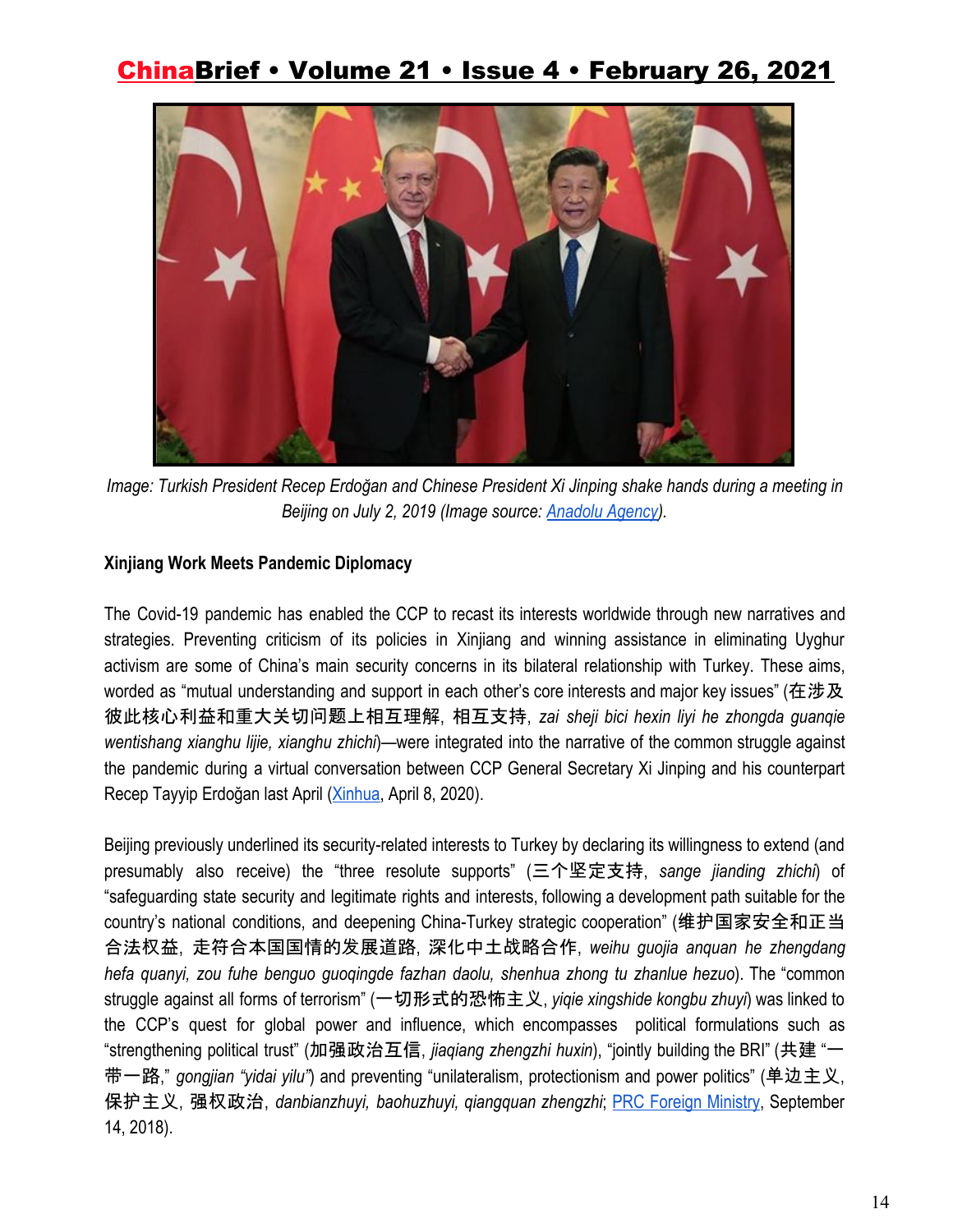The China Council for the Promotion of Peaceful National Reunification (CCPPNR, 中国和平统一促进会 *zhongguo heping tongyi cujin hui*), an international organization designated by U.S. authorities as a foreign mission of the PRC, has played a prominent role in pandemic diplomacy ([China](https://web.archive.org/web/20201113104713/https:/jamestown.org/program/the-united-front-work-department-goes-global-the-worldwide-expansion-of-the-council-for-the-promotion-of-the-peaceful-reunification-of-china/) Brief, May 9, 2019[;](https://www.state.gov/designation-of-the-national-association-for-chinas-peaceful-unification-nacpu-as-a-foreign-mission-of-the-prc/) [U.S.](https://www.state.gov/designation-of-the-national-association-for-chinas-peaceful-unification-nacpu-as-a-foreign-mission-of-the-prc/) [Department](https://www.state.gov/designation-of-the-national-association-for-chinas-peaceful-unification-nacpu-as-a-foreign-mission-of-the-prc/) of State, October 28, 2020). Mainly tasked with the consolidation of the political loyalty of overseas Chinese communities and the promotion of CCP policy on territorial issues, the CCPPNR is well-suited to silencing criticisms from a large and politically active Uyghur diaspora. Its Turkey chapter, called the China Peaceful Unification Association (CPUA, 土耳其中国和平统一促进会 *tu'erqi zhongguo heping tongyi cujin hui*, *Çin'in Barışçıl Birleşmesi Derneği*), has supported the CCP's policies in Xinjiang and denounced the promulgation of the Uyghur Human Rights Policy Act by the U.S. legislature in December 2019 ([CCPPNR,](https://web.archive.org/web/20201126110550/http:/www.zhongguotongcuhui.org.cn/hnwtchdt/201912/t20191216_12225601.html) December 16, 2019). CPUA is also instrumental in the promotion of the CCP's stance on Hong Kong and Taiwan ([CCPPNR,](https://web.archive.org/web/20201126110737/http:/www.zhongguotongcuhui.org.cn/hnwtchdt/201908/t20190819_12194097.html) August 19, 2019[;](https://web.archive.org/web/20200312033947/http:/www.zhongguotongcuhui.org.cn/hnwtchdt/202003/t20200309_12253726.html) [CCPPNR](https://web.archive.org/web/20200312033947/http:/www.zhongguotongcuhui.org.cn/hnwtchdt/202003/t20200309_12253726.html), March 9, 2020).

The CCPPNR's pandemic diplomacy is chiefly focused on Istanbul, Turkey's economic and logistical pivot and home to most of Turkey's Uyghurs. Early in the pandemic, CPUA donated medical face masks to Istanbul's Maltepe and Beşiktaş districts and to its municipal government [\(Sözcü](https://web.archive.org/web/20200325160824/https:/www.sozcu.com.tr/2020/gundem/cinden-maltepeye-10-bin-maske-bagisi-5699408/), March 24, 2020; [CCPPNR](https://web.archive.org/web/20201117101448/http:/www.zhongguotongcuhui.org.cn/hnwtchdt/202003/t20200325_12259297.html), March 25, 2020; [CCPPNR,](https://web.archive.org/web/20201121074132/http:/www.zhongguotongcuhui.org.cn/hnwtchdt/202005/t20200518_12275203.html) May 18, 2020; [CCPPNR,](https://web.archive.org/web/20200804024053/http:/www.zhongguotongcuhui.org.cn/hnwtchdt/202007/t20200730_12288225.html) July 30, 2020). China has been cultivating ties with Istanbul's mayor, Ekrem İmamoğlu, since he first took office in April 2019 (Ekrem [İmamoğlu](https://web.archive.org/web/20200920201221/https:/www.ekremimamoglu.com/imamogluna-cinin-istanbul-baskonsolosu-weiden-tebrik-ziyareti/), April 22, 2019). Over the past few years, these influence efforts have seen tangible results. In October 2019, the Istanbul city government installed Chinese translations on main public transport stations. The following September, Istanbul's Airport was declared the world's first "China-friendly airport" (中国友好机场, *zhongguo youhao jichang*) [\(Jurnalist](https://web.archive.org/web/20201126112051if_/https:/www.gzt.com/jurnalist/istanbuldaki-duraklara-asilan-cince-yonlendirme-tabelalari-neden-tepki-cekti-3512829), October 8, 2019; [People's](https://web.archive.org/web/20201123005041/http:/world.people.com.cn/n1/2020/0922/c1002-31871197.html) Daily, September 22, 2020). İmamoğlu and the Istanbul provincial governor Ali Yerlikaya also sent congratulatory notes to the PRC consulate on China's national day in 2020 [\(PRC Consulate in Istanbul](https://web.archive.org/web/20201126112446/http:/istanbul.chineseconsulate.org/chn/zlshd/t1821215.htm), October 1, 2020).

Chinese activities in Istanbul have been sensitive to local culture and religion. Notably, a CCPPNR donation to Imamoğlu's office in July 2020 was made and advertised on the eve of the Feast of Sacrifice (*Kurban Bayramı*), a major Islamic festival. In March 2018, the PRC's embassy hosted Xinjiang students and compatriots for the Nowruz, originally a Zoroastrian festival featuring multiple references to Islam [\(PRC](https://web.archive.org/web/20201108225734/https:/www.fmprc.gov.cn/web/dszlsjt_673036/t1545021.shtml) Foreign [Ministry,](https://web.archive.org/web/20201108225734/https:/www.fmprc.gov.cn/web/dszlsjt_673036/t1545021.shtml) March 22, 2018). In May 2020, the PRC's consul general in Istanbul, Cui Wei (崔巍), congratulated local Xinjiang Muslims on the end of Ramadan, calling it a "traditional Muslim festival" (穆斯林 传统佳节, *musilin chuantong jiajie*; [P](https://web.archive.org/web/20201021161057/http:/istanbul.chineseconsulate.org/chn/zlshd/t1781849.htm)RC [Consulate](https://web.archive.org/web/20201021161057/http:/istanbul.chineseconsulate.org/chn/zlshd/t1781849.htm) in Istanbul, May 22, 2020). In these cases, the CCP has recognized and celebrated religious practices in its propaganda and united front work abroad, even as such practices are considered "extremist" inside Xinjiang and Uyghurs in China who overtly practice their religion are detained or imprisoned.

China has linked its security agenda to so-called "vaccine diplomacy," leveraging public health for political ends. Shipments of the Sinovac coronavirus vaccine began arriving in Ankara on December 30, 2020 following previous vaccine trials in Turkey ([Global](https://web.archive.org/web/20201130215718/https:/www.globaltimes.cn/content/1207300.shtml) Times, November 18, 2020; [Xinhua](https://web.archive.org/web/20210103230644/http:/www.xinhuanet.com/2020-12/26/c_1126909114.htm), December 26, 2020; [CCTV,](https://web.archive.org/web/20210103225919/http:/m.news.cctv.com/2020/12/30/ARTIYVUMyh7V2gIN64hkzBeG201230.shtml) December 30, 2020). The transaction was hailed by the PRC as an example of "independent diplomacy", but notably accompanied by Turkish foreign minister Mevlüt Çavuşoğlu's pledge to his Chinese counterpart Wang Yi (王毅) that Turkey opposes "all forms of terrorism" and will not allow anyone to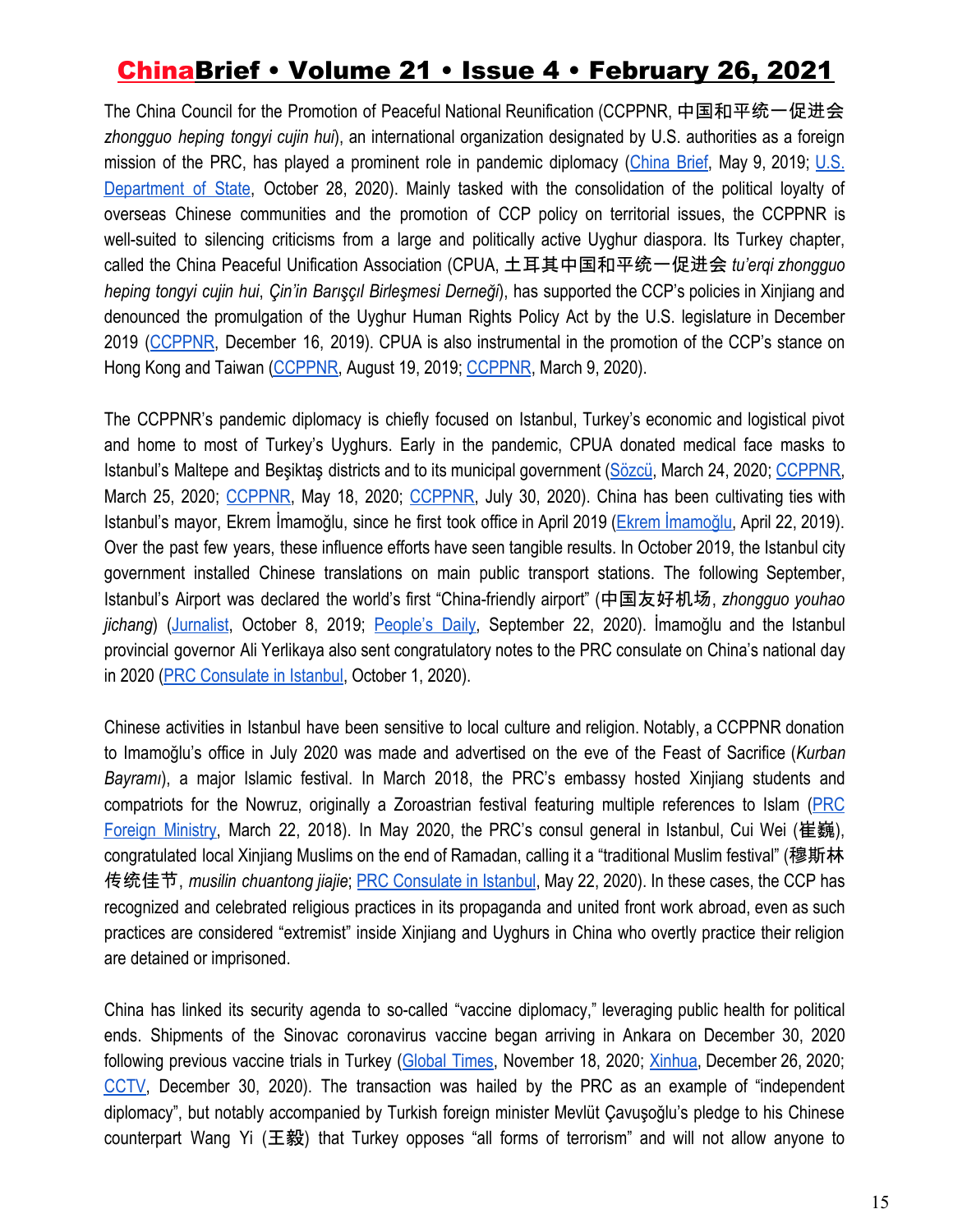"damage China's sovereignty or territorial integrity" (破坏中国的主权和领土完整, *pohuai zhongguode zhuquan he lingtu wanzheng*; [Global](https://web.archive.org/web/20201215171556/https:/www.globaltimes.cn/content/1210036.shtml) Times, December 15, 2020; [P](https://web.archive.org/web/20210103221437/http:/tr.china-embassy.org/chn/xwdt/t1840633.htm)RC [Embassy](https://web.archive.org/web/20210103221437/http:/tr.china-embassy.org/chn/xwdt/t1840633.htm) in Ankara, December 15, 2020). Days before the shipment, China's National People's Congress ratified an extradition treaty signed with Turkey at a BRI summit in May 2017. Although not yet ratified by Turkey's legislature—and although the treaty stipulates the prevention of political, ethnic or religious persecution—human rights advocates have feared that it could be used to target the Uyghur diaspora, as it enables extradition for behavior considered illegal in only one of the two countries (PRC National People's [Congress,](https://web.archive.org/web/20201228083004/http:/www.npc.gov.cn/npc/c30834/202012/8750af8c7f324d249aa3fbf24401b2d6.shtml) December 26, 2020[;](https://web.archive.org/web/20201227162246/https:/www.tbmm.gov.tr/develop/owa/tasari_teklif_sd.onerge_bilgileri?kanunlar_sira_no=248165) [Turkish](https://web.archive.org/web/20201227162246/https:/www.tbmm.gov.tr/develop/owa/tasari_teklif_sd.onerge_bilgileri?kanunlar_sira_no=248165) Grand [National Assembly](https://web.archive.org/web/20201227162246/https:/www.tbmm.gov.tr/develop/owa/tasari_teklif_sd.onerge_bilgileri?kanunlar_sira_no=248165), April 26, 2019; [VOA News](https://web.archive.org/web/20210204003054/https:/www.voanews.com/east-asia-pacific/analysts-extradition-treaty-between-turkey-china-endangers-uighur-refugees), January 7).



*Image: On February 5, 2020, Uyghurs living in Turkey staged a demonstration to commemorate the anniversary of the brutal suppression of Uyghur demonstrations in Xinjiang in 1997 (Image source[:](https://www.voanews.com/extremism-watch/uighurs-concerned-china-luring-turkey-silence-xinjiang) [VOA\)](https://www.voanews.com/extremism-watch/uighurs-concerned-china-luring-turkey-silence-xinjiang).*

### **Securitization of China's Turkey Diplomacy**

The CCP's prioritization of security—and, implicitly, the Xinjiang issue—in its relations with Turkey was also manifest in the autumn 2020 reshuffle of China's ambassador to Ankara. After being elevated to assistant foreign minister, the outgoing ambassador Deng Li (邓励) met with Turkey's ambassador to China, Abdulkadir Önen and declared China's willingness to elevate the two countries' "strategic cooperation" to a "new level" (PRC Foreign [Ministry](https://web.archive.org/web/20200902215900/http:/www.gov.cn/xinwen/2020-08/31/content_5538691.htm), August 31, 2020[;](https://web.archive.org/web/20201126112832/http:/www.china-un.org/web/wjbxw_673019/t1817469.shtml) PRC Foreign [Ministry](https://web.archive.org/web/20201126112832/http:/www.china-un.org/web/wjbxw_673019/t1817469.shtml), September 23, 2020). The PRC's new envoy to Turkey Liu Shaobin (刘少宾) previously headed the foreign ministry's External Security Affairs Department (涉外安全事务司, *shewai anquan shiwu si*), which manages the state security agenda in foreign affairs work as well as security-related aspects of PRC diplomatic missions (PRC [Embassy](https://web.archive.org/web/20201126113054/http:/tr.china-embassy.org/chn/dsxxs/dsjl/) in Turkey, October 30, 2020; [PRC Foreign Ministry](https://web.archive.org/web/20201108220700/https:/www.fmprc.gov.cn/web/wjb_673085/zzjg_673183/swaqsws_674705/), November 8, 2020).

Liu is experienced in working at the nexus of security and diplomacy. In September 2020, he presided over a counter-extremism BRICS working group meeting. There, the CCP's Xinjiang crackdown was presented as "concrete practices of preventive counterterrorism and de‑extremification" (新疆预防性反恐和去极端化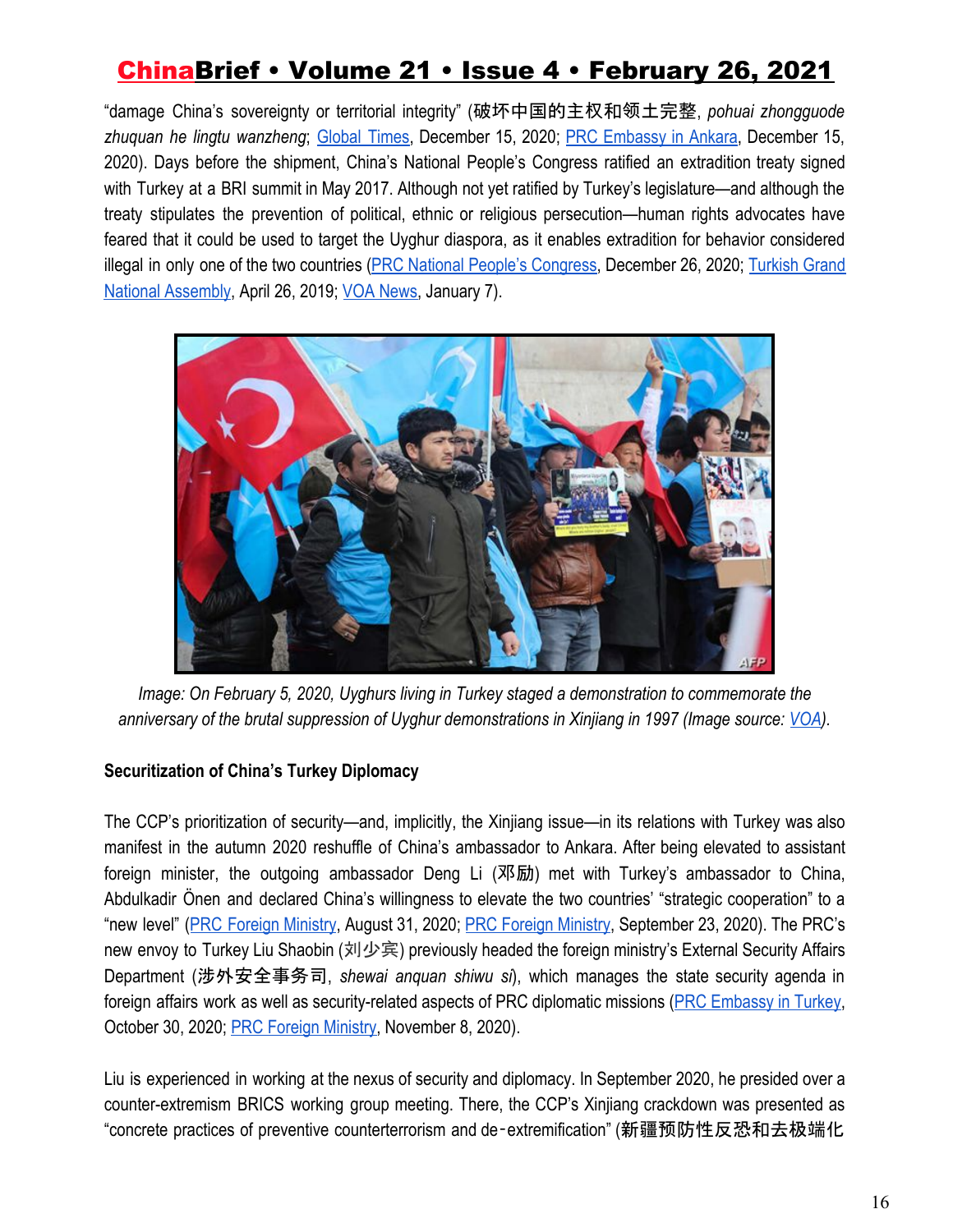具体实践, *xinjiang yufangxing fankong he qujiduanhua juti shijian*) by Xu Jianying (许建英), the director of the Chinese Academy of Social Sciences' Chinese Borderland Research Institute (中国边疆研究所, *zhongguo bianjiang yanjiusuo*), a leading academic institution instrumental in the legitimation of the CCP's Xinjiang policies [\(PRC Foreign Ministry](https://web.archive.org/web/20201115164825/http:/www.china-un.org/web/wjdt_674879/sjxw_674887/t1811864.shtml), September 3, 2020).

In August and November 2020, Ambassador Önen met another cadre of the ministry's external security department, China's top security diplomat Cheng Guoping (程国平; [P](https://web.archive.org/web/20201108221245/https:/www.fmprc.gov.cn/web/wjb_673085/zzjg_673183/swaqsws_674705/xgxw_674707/t1809851.shtml)RC's Foreign [Ministry,](https://web.archive.org/web/20201108221245/https:/www.fmprc.gov.cn/web/wjb_673085/zzjg_673183/swaqsws_674705/xgxw_674707/t1809851.shtml) August 27, 2020; [P](https://web.archive.org/web/20201126113856/https:/www.fmprc.gov.cn/web/wjb_673085/zzjg_673183/swaqsws_674705/xgxw_674707/t1833337.shtml)RC's Foreign [Ministry,](https://web.archive.org/web/20201126113856/https:/www.fmprc.gov.cn/web/wjb_673085/zzjg_673183/swaqsws_674705/xgxw_674707/t1833337.shtml) November 18, 2020). Cheng has abundant experience liaising with foreign governments on issues of "cyberterrorism" (网络恐怖主义,*wangluo kongbu zhuyi*) and the "East Turkestan Islamic Movement" (东伊运, *dong yi yun*; ETIM; *[S](https://web.archive.org/web/20201119184013/https:/www.secrss.com/articles/264)ecurity [Reference](https://web.archive.org/web/20201119184013/https:/www.secrss.com/articles/264)*, January 13, 2018; *Sohu [Mobile](https://web.archive.org/web/20201119183547/https:/m.sohu.com/n/483227867/)*, March 13, 2017; *[C](https://web.archive.org/web/20201119193339/http:/www.chinatoday.com.cn/english/report/2017-05/05/content_740109.htm)hina [Today](https://web.archive.org/web/20201119193339/http:/www.chinatoday.com.cn/english/report/2017-05/05/content_740109.htm)*, May 5, 2017). He also serves as the deputy chair of the China Association for International Friendly Contact (CAIFC, 中国国际友好联络会, *zhongguo guoji youhao lianluohui*), a front for the Political Work Department Liaison Bureau (政治工作部联络局, *zhengzhi gongzuo bu lianluo ju*) of the People's Liberation Army that is responsible for intelligence and political warfare ([CAIFC](https://web.archive.org/web/20200812211722/http:/www.caifc.org.cn/index.php?m=content&c=index&a=show&catid=30&id=705), March 3; [ASPI](https://web.archive.org/web/20201125131416/https:/www.aspi.org.au/report/party-speaks-you), June 2020; [Project 2049,](https://web.archive.org/web/20201101092429/https:/project2049.net/2013/10/14/the-peoples-liberation-army-general-political-department-political-warfare-with-chinese-characteristics/) October 14, 2013).

This military-linked external security department also coordinates the CCP's Xinjiang work in other countries. In November 2020, Cheng stipulated in a virtual meeting with a deputy advisor of Afghanistan's state security commission that bilateral "well-being and local cooperation" (民生地方合作, *minsheng difang hezuo*) was linked to suppressing ETIM (PRC Foreign [Ministry](https://web.archive.org/web/20201118090544/http:/www.china-un.org/web/wjbxw_673019/t1831912.shtml), November 12, 2020). In December, fighting ETIM was declared the "core concern of China's counter-terrorism" (中国反恐核心关切, *zhongguo fankong hexin guanqie*) at a meeting between Cheng and his counterpart from the United Arab Emirates and at a counter-terrorism seminar organized by the foreign ministry-affiliated China Institute of International Studies (中国国际问题研究院, *zhongguo guoji wenti yanjiuyuan*[;](https://web.archive.org/web/20210103202842/https:/www.fmprc.gov.cn/web/wjb_673085/zzjg_673183/swaqsws_674705/xgxw_674707/t1841199.shtml) PRC Foreign [Ministry,](https://web.archive.org/web/20210103202842/https:/www.fmprc.gov.cn/web/wjb_673085/zzjg_673183/swaqsws_674705/xgxw_674707/t1841199.shtml) December 18, 2020; [PRC](https://web.archive.org/web/20210103203017/https:/www.fmprc.gov.cn/web/wjb_673085/zzjg_673183/swaqsws_674705/xgxw_674707/t1841965.shtml) Foreign [Ministry,](https://web.archive.org/web/20210103203017/https:/www.fmprc.gov.cn/web/wjb_673085/zzjg_673183/swaqsws_674705/xgxw_674707/t1841965.shtml) December 22, 2020). The surge in references to "ETIM," a group whose existence is disputed but which has been widely cited by the CCP as evidence for domestic terrorism justifying its crackdown against Uyghurs in Xinjiang, notably came after the U.S. State Department removed ETIM from its list of terrorist organizations in November 2020 (Federal [Register,](https://web.archive.org/web/20201125113051/https:/www.federalregister.gov/documents/2020/11/05/2020-24620/in-the-matter-of-the-designation-of-the-eastern-turkistan-islamic-movement-also-known-as-etim-as-a) November 5, 2020). The CCP has also frequently referenced the threat of ETIM as a means for discrediting disparate exiled Uyghur organizations abroad.

#### **Conclusion**

China's pressures on Turkey illustrate how the CCP uses the building of a "community of human public health" (人类卫生健康共同体, *renlei weisheng jiankang gongtongti*), "international cooperation" (国际合 作, *guoji hezuo*) and "humanitarian campaigns" (人道主义行动, *rendaozhuyi xingdong*) to advance political interests (PRC Foreign [Ministry](https://web.archive.org/web/20210104090417/https:/www.fmprc.gov.cn/web/wjbzhd/t1839713.shtml), December 12, 2020). For now, Turkey's pandemic prevention cooperation with China has drawn renewed vows from the Turkish leadership to assist the CCP in eliminating the Uyghur diaspora's uncomfortable activities. It remains to be seen whether the future ratification of the extradition treaty will prompt Turkish authorities to harass, detain, or deport Uyghurs. In January and February, accounts appeared of Uyghurs being detained in Turkey [\(AP,](https://web.archive.org/web/20210205100114/https:/apnews.com/article/turkey-beijing-coronavirus-pandemic-ankara-china-c8b714974552c484c501a5784efc117a) February 5). Anti-pandemic transactions have provided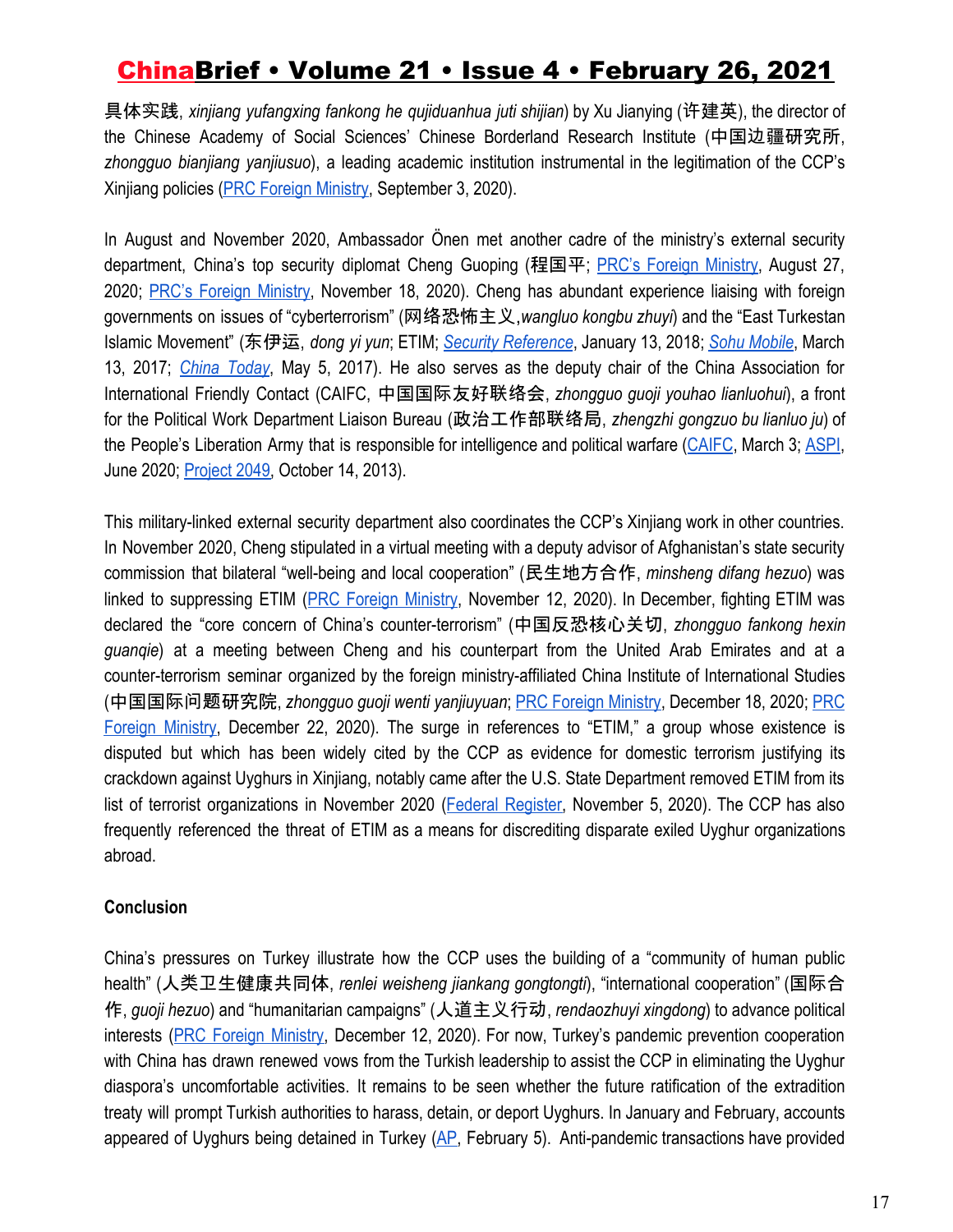the CCP with a new pressure point that it can exploit to expand its persecution of the Uyghur diaspora in Turkey, in addition to leveraging Turkey's increasingly authoritarian domestic politics, troubled economic situation and growing strategic dependence on China.

The CCP clearly perceives the delicate Xinjiang issue as a crucial aspect of its relations with Turkey. This is demonstrated by the recently elevated role of the foreign ministry's external security department, which is linked to the PLA's political warfare structures. The security dimension was recently highlighted when a Uyghur man, who had previously told the media that he had been coerced by PRC security organs to spy on the Uyghur diaspora, was shot in Istanbul late last year (*Ahval [News](https://web.archive.org/web/20201103160511/https:/ahvalnews.com/turkey-uighurs/uighur-man-critical-condition-after-being-shot-istanbul)*, November 3, 2020). It can be expected that Chinese agencies will continue their pressure on the Uyghur community in Turkey with or without the direct involvement of local authorities.

*This two-part article series summarizes findings to be published in a special issue on Xinjiang b[y](https://www.cairn.info/revue-monde-chinois.htm)* [Monde](https://www.cairn.info/revue-monde-chinois.htm) chinois [nouvelle](https://www.cairn.info/revue-monde-chinois.htm) Asie *no. 62, edited by Vanessa Frangville and Jean-Yves Heurtebise. The author thanks Jichang Lulu for valuable comments. Research for this article was funded by a Lumina Quaeruntur fellowship from the Czech Academy of Sciences.*

[Ondřej](http://www.orient.cas.cz/kontakty/pracovnici/klimes.html) Klimeš is a researcher at the Oriental Institute of the Czech Academy of Sciences where he focuses *on contemporary China and Xinjiang politics.*

**\*\*\***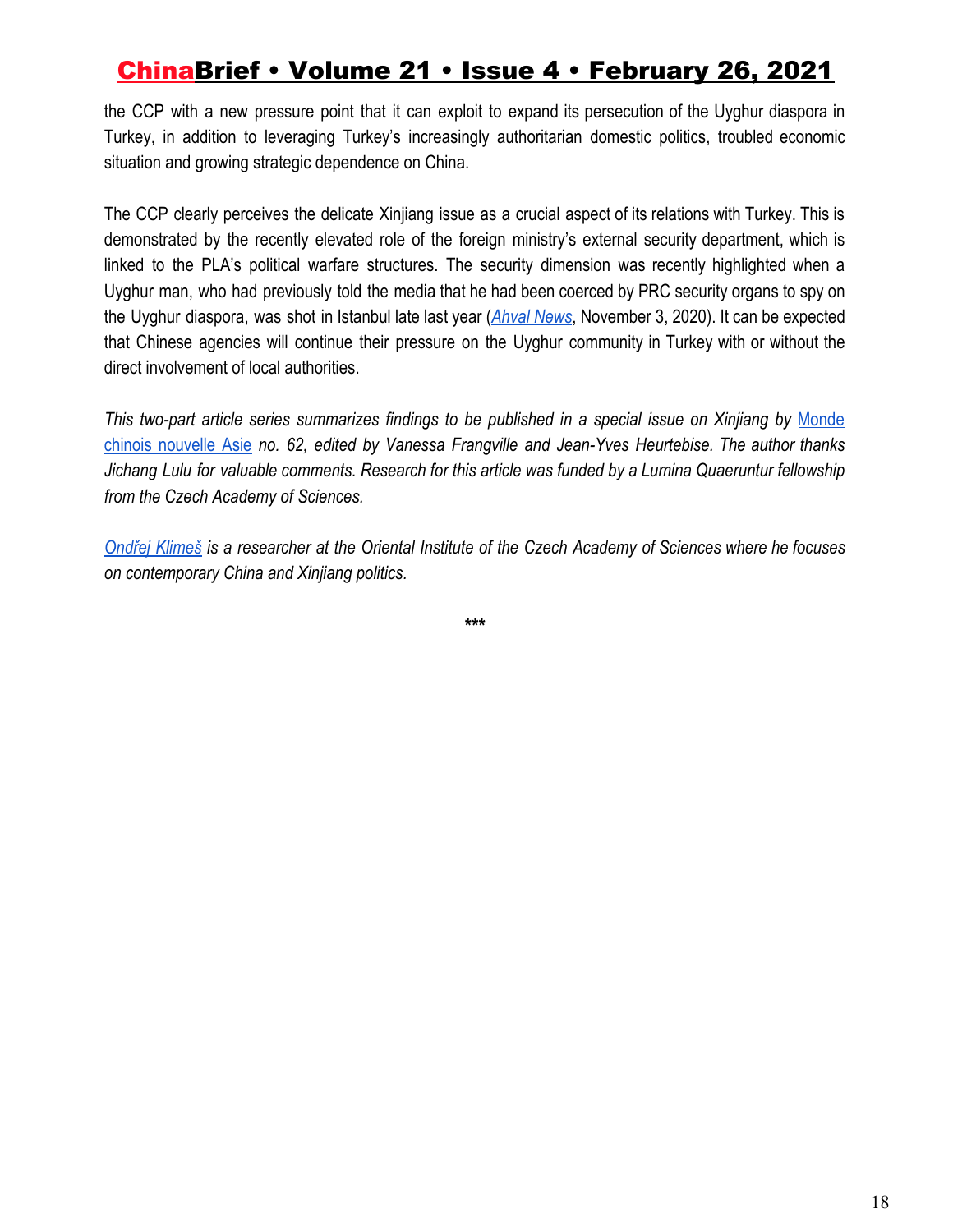**Development Lending is Down, But the BRI Lives to Fight Another Day**

*By Johan van de Ven*

#### **Introduction**

In the wake of the COVID-19 pandemic's effects on the global economy, pessimistic analyses of the Belt and Road Initiative culminated with the December 7 publication by Boston University of a dataset covering overseas lending by two of China's main policy banks, which showed a rapid decline in loans ([Boston](https://www.bu.edu/gdp/2020/12/07/tracking-chinas-overseas-development-finance/) [University](https://www.bu.edu/gdp/2020/12/07/tracking-chinas-overseas-development-finance/), December 7). The reduction in one of the core implementation components of the Belt and Road Initiative (BRI) led some analysts to ask whether the BRI, buffeted by concerns over political opposition and financial risk, was being gradually retired by the Xi administration ([Asia Times,](https://asiatimes.com/2020/12/china-slowly-retreating-from-pakistans-belt-and-road/) December 26).

Such skepticism clashed with the announcement on December 30 that China had concluded negotiations with the EU on an investment treaty (PRC Foreign [Ministry](https://www.fmprc.gov.cn/mfa_eng/zxxx_662805/t1844192.shtml), December 30, 2020[;](https://ec.europa.eu/commission/presscorner/detail/en/ip_20_2541) [European](https://ec.europa.eu/commission/presscorner/detail/en/ip_20_2541) Union, December 30, 2020). The signing of the China-EU Comprehensive Agreement Investment (CAI) showed China's enhanced global influence: signed just ahead of the new year and despite strong opposition from the United States, the CAI conformed to Beijing's preference for delinking economic cooperation from political conditionality. This combination of events serves as a reminder that development lending does not represent the totality of BRI: despite the downturn in lending, other aspects of the initiative are making gains, including the expansion of China's network of trade and investment agreements. Despite these successes, there is also cause for concern. Most significantly, the revitalization of the Health Silk Road since the emergence of COVID-19 has failed to dissipate geopolitical tensions, raising question marks over the sustainability of China's BRI-associated achievements.



*Image: Xi Jinping (second left) meets with the leadership of the World Health Organization, including then-Director General Margaret Chan (second right) in Geneva on January 18, 2017 to sign an agreement establishing the 'Health Silk Road.' The concept has been revitalized amid the pandemic (Image source[:](https://www.chinadaily.com.cn/business/2017wef/2017-01/19/content_27993857.htm) [China Daily](https://www.chinadaily.com.cn/business/2017wef/2017-01/19/content_27993857.htm)).*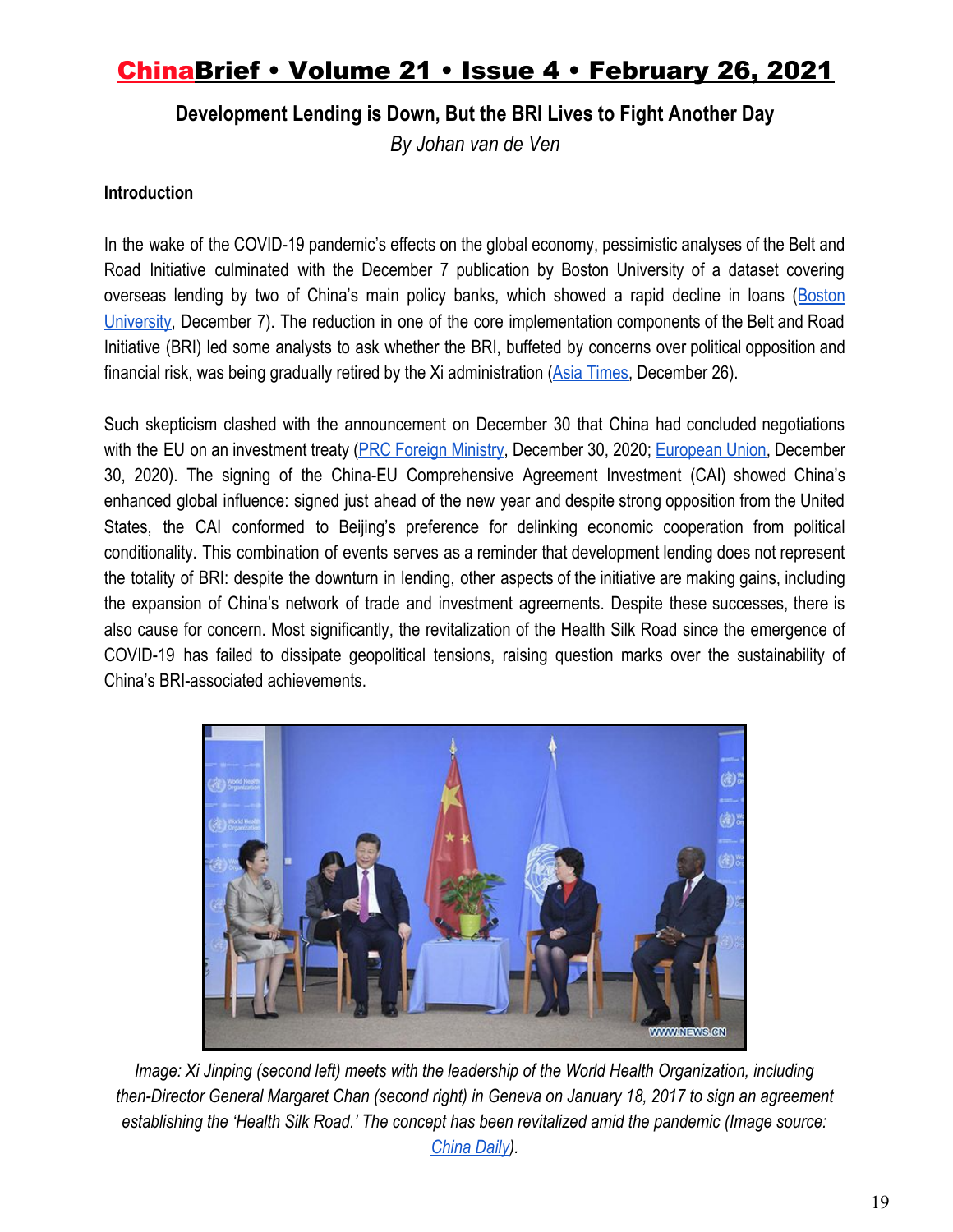### **The BRI's Wide-Ranging Utility**

The conflation of overseas lending by the Export Import Bank of China (Exim) and China Development Bank (CDB) (which together constitute two of China's most active policy banks) as the most significant aspect of the BRI is understandable. The absence of a succinct definition for the BRI by the Chinese leadership has led analysts to search for tangible measures through which to evaluate the initiative's performance. So far, Exim and CDB have committed hundreds of billions of dollars to projects related to BRI, making their stream of lending the most visible such measure. However, using lending data as a barometer to monitor the performance of BRI is a practice fraught with pitfalls. The Boston University dataset reveals one such trap at first glance: how to interpret 2009 as the second-highest year for lending by Exim and CDB? Likewise, examining the dataset's coverage of the period only since BRI's 2013 launch could lead to a range of assessments, including two in particular:

- 1) As argued by publications such as the *Financial Times*, the decline could indicate that decision makers in Beijing are seeking to reduce political and financial risk amid political opposition to BRI and widespread challenges facing the implementation of individual projects [\(Financial Times](https://www.ft.com/content/1cb3e33b-e2c2-4743-ae41-d3fffffa4259), December 7).
- 2) Alternatively, these same decision makers could instead have intended for the initial phase of BRI to be marked by a period of large-scale lending, before shifting to advance their goals via less capital-intensive methods.

These hypotheses set the trammels on a continuum of possibilities. Their utility is limited, however, by their lack of consideration for the reality that the BRI encompasses more than a lending campaign by the two policy banks—even though the scale of development lending by Exim and CDB has been considerable. During a September 2013 speech in Kazakhstan, Chinese President Xi Jinping described the formation of the Silk Road Economic Belt (which, along with the Maritime Silk Road, was then one of the two main frameworks of the BRI) as a means of increasing regional cooperation by *strengthening policy communication, improving transport connectivity, promoting trade facilitation, enhancing monetary circulation and strengthening people-to-people exchanges* ([PRC Foreign Ministry](https://www.fmprc.gov.cn/mfa_eng/topics_665678/xjpfwzysiesgjtfhshzzfh_665686/t1076334.shtml), September 7, 2013).

### **Strengthening Policy Communication**

Adopting an understanding of "policy communication" as securing support for (and mitigating dissent towards) China's positions on certain political issues, Beijing has made inroads since 2013. Political outreach since then has led to the signing of cooperation memoranda with as many as 115 countries ([China](https://jamestown.org/program/limited-payoffs-what-have-bri-investments-delivered-for-china-amid-the-coronavirus-outbreak/) Brief, March 16, 2020), the consolidation of regional coordination groupings such as the "17+1" forum between China and Central and Eastern Europe ([China](https://jamestown.org/program/the-161-becomes-the-171-greece-joins-chinas-dwindling-cooperation-framework-in-central-and-eastern-europe/) Brief, May 10, 2019) and the successful organization of high-level gatherings such as the second Belt and Road Forum in 2019 (Belt and Road [Forum](http://www.beltandroadforum.org/english/n100/2019/0427/c36-1311.html), April 27, 2019). This intensive outreach—coupled with economic incentives stemming from BRI-associated lending—has had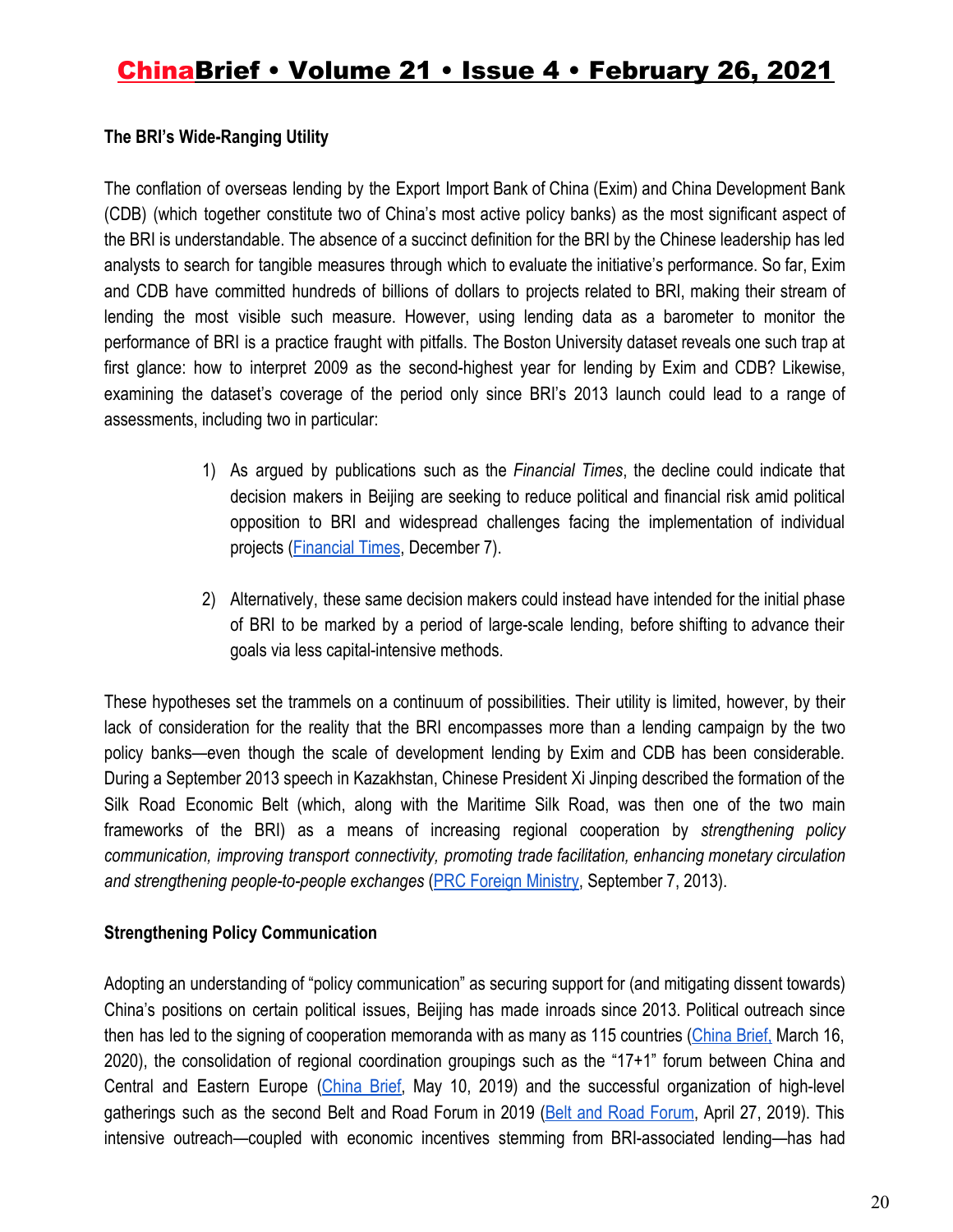tangible benefits for Beijing's growing soft power and international influence. Despite a growing body of evidence for violations of human rights in Xinjiang, China has so far faced little direct criticism from international institutions such as the United Nations, which has yet to pass a resolution condemning its activities.**[1]**

Limited responses from the leaders of some Muslim-majority countries likewise highlight China's discourse power. For example, although Turkey, which is host to a large Uyghur diaspora community, has previously criticized China's policies in Xinjiang, Turkish President Recep Erdoğan has walked a conciliatory line between public opinion back home and the need to solicit investments from China. During a visit to Beijing in 2019, Erdogan hedged that China and Turkey could "find a solution to the [Uyghur] issue, taking into account the sensitivities of both sides" ([SCMP,](https://www.scmp.com/news/china/diplomacy/article/3019630/turkish-president-recep-tayyip-erdogans-happy-xinjiang) July 22, 2019). Asked for his position on the mistreatment of Uyghurs in 2019, Pakistan's Prime Minister Imran Khan said, "Frankly, I don't know much about that." (WIO [News,](https://www.wionews.com/south-asia/dont-know-much-about-imran-khan-on-situation-of-uighurs-muslims-in-china-249715) September 14, 2019). The ability of the Chinese government to limit foreign criticisms of its domestic policies provides an example of the "policy coordination" that Xi identified as a goal for BRI during his Kazakhstan speech. However, the bellicosity of Chinese diplomatic conduct and the continuation of abuses in places such as Xinjiang and Hong Kong could expose limitations on Chinese authorities' future ability to mitigate criticism.

### **Improving Transport Connectivity**

Under the aegis of the BRI, transport connectivity has grown since 2013 – driven by the establishment of customs unions that allow for the faster transit of goods as much as by construction of new infrastructure. In July 2020, for example, the Eurasian Economic Union (EAEU) saw a record 1,232 cargo trains transit its member states on the way from China to Europe, marking a year-on-year increase of 68 percent [\(SCMP,](https://www.scmp.com/economy/china-economy/article/3097719/chinas-rail-shipments-europe-set-records-demand-surges) August 17, 2020). Chinese entities have financed a host of transport-related investment projects totaling \$283.86 billion since 2013, although many with transformative potential –including the construction of a high-speed rail connection from China to Singapore or the implementation of standard-gauge rail network in parts of East Africa – have yet to be completed (AEI China Global [Investment](https://www.aei.org/china-global-investment-tracker/) Tracker, January 2020). In that sense, while China has profited from developments such as the establishment of the EAEU customs union, it is too soon to tell whether the massive sums spent on constructing transport infrastructure will empower a step-change in transport connectivity or embolden critics warning of a campaign of "debt trap diplomacy."

### **Promoting Trade Facilitation**

High profile trade deals signed at the end of 2020 show how China has successfully promoted trade facilitation, another of the goals identified in Xi's 2013 speech. The Regional Comprehensive Economic Partnership (RCEP), which aims to eliminate 90 percent of tariffs on trade between its signatories, was signed in November 2020. Following seven years of negotiations, it created a grouping that covers 15 countries in the Asia-Pacific region, which together constitute 30 percent of the global population and 30 percent of global GDP [\(SCMP](https://www.scmp.com/news/china/diplomacy/article/3109436/what-rcep-and-what-does-indo-pacific-free-trade-deal-offer), November 12, 2020). Similarly, the December 2020 CAI, while less ambitious in scope, shows how Beijing has succeeded in preserving room for economic cooperation with the European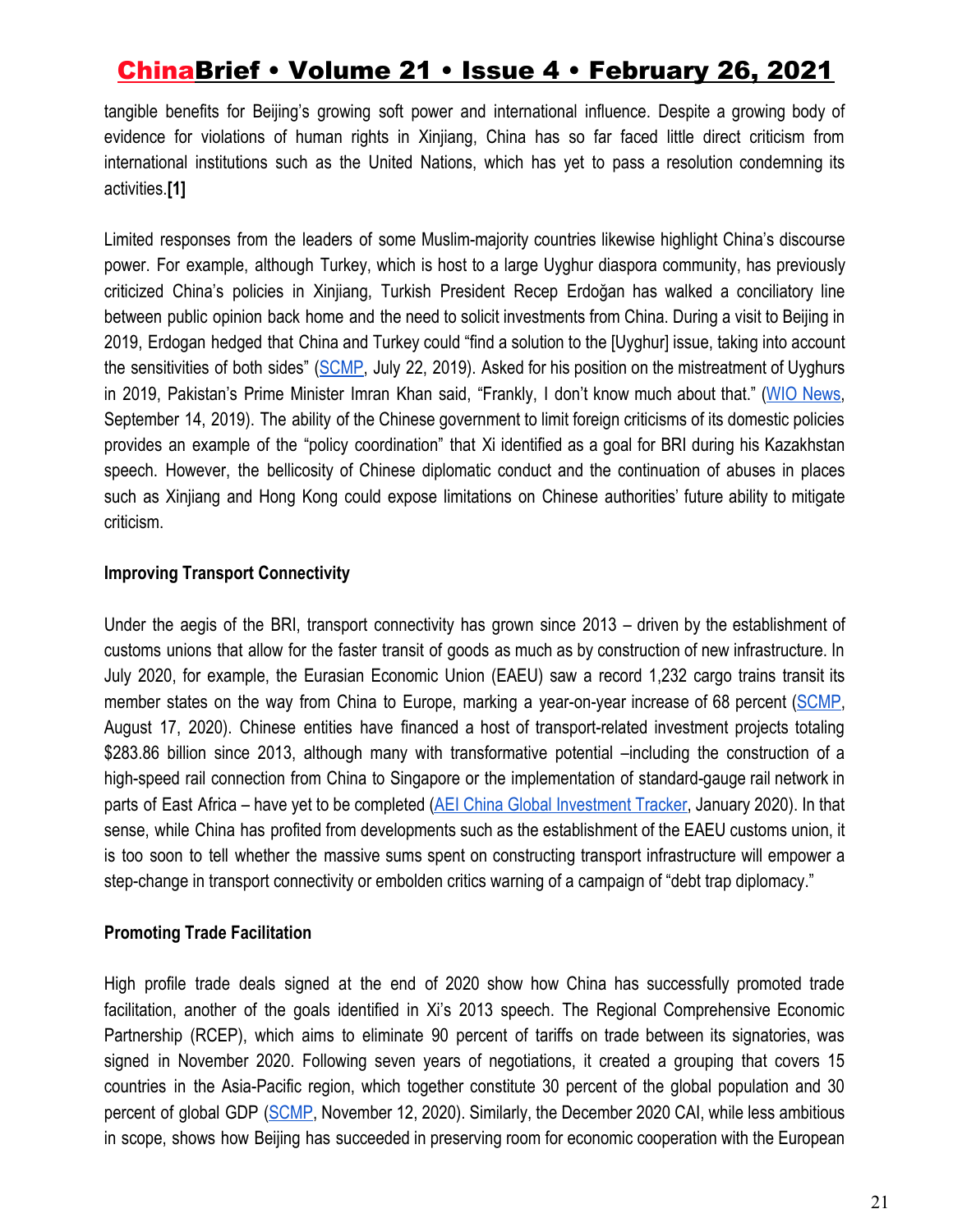Union, despite strong U.S. opposition as well as warnings from national security and civil society about the dangers of Chinese influence. Beyond RCEP and the EU-China CAI, the Xi administration is currently engaged in trade negotiations covering a further 15 countries (including the members of the Gulf Cooperation Council). As such, Beijing looks set to further position itself as a locus of economic liberalization during a time when many other nations are trending towards protectionism.



*Image: China has continued to sign a raft of trade and investment agreements during the pandemic. (Left) The virtual signing ceremony of the Regional Comprehensive Economic Partnership (RCEP) Agreement took place on November 15, 2020 (Image source: [Xinhua\)](http://www.xinhuanet.com/english/2020-11/16/c_139519866.htm). (Right) A virtual China-EU leadership meeting on December 30, 2020, during which the completion of the Comprehensive Agreement on Investment (CAI) was announced (Image source: [Xinhua](http://www.xinhuanet.com/english/2020-12/31/c_139630883.htm)).*

### **Changing With the Times**

While Chinese authorities have made progress towards many of the priorities identified by Xi in his 2013 speech, they have also sought to adapt the implementation of BRI to shifting international circumstances. The Health Silk Road, a concept that was first aired in 2015, has been re-emphasized since the emergence of the COVID-19 pandemic. Medical teams sponsored by the Chinese government have been deployed to countries ranging from Laos ([Global](https://www.globaltimes.cn/content/1185340.shtml) Times, April 12, 2020) to Sudan [\(Xinhua,](http://www.xinhuanet.com/english/2021-02/09/c_139733363.htm) February 9, 2021). Chinese government bodies and charitable organizations (including the Jack Ma Foundation) took part in a campaign to provide the international community with medical supplies such as masks, ventilators, and personal protective equipment [\(Xinhua,](http://www.xinhuanet.com/english/2021-01/14/c_139667725.htm) January 14, 2021). Beyond material contributions, Xi Jinping and other Chinese leaders have called for the development of a "community of shared health for mankind" (人类卫生 健康共同体, *renlei weisheng jiankang gongtongti)* ([Qiushi,](http://www.qstheory.cn/laigao/ycjx/2020-06/05/c_1126079834.htm) June 5, 2020) and offered statements of support for the World Health Organization (WHO) after it fell under criticism from the Trump Administration [\(PRC](https://www.fmprc.gov.cn/mfa_eng/xwfw_665399/s2510_665401/t1780716.shtml) Foreign [Ministry,](https://www.fmprc.gov.cn/mfa_eng/xwfw_665399/s2510_665401/t1780716.shtml) May 19, 2020). Nonetheless, the revitalization of the Health Silk Road has offered only piecemeal dividends. Chinese state media has had to deny that it is using public health initiatives for geopolitical ends ([Xinhua](http://www.xinhuanet.com/english/2020-12/31/c_139631668.htm), December 31, 2020), and the completion of a WHO mission to China has failed to quell skepticism regarding the origins of the pandemic. This raises doubts about the ability of Chinese authorities to sustain "policy communication" in the future [\(Washington Post,](https://www.washingtonpost.com/world/asia_pacific/coronavirus-china-who-wuhan-pandemic/2021/02/10/f1751148-6b41-11eb-a66e-e27046e9e898_story.html) February 10).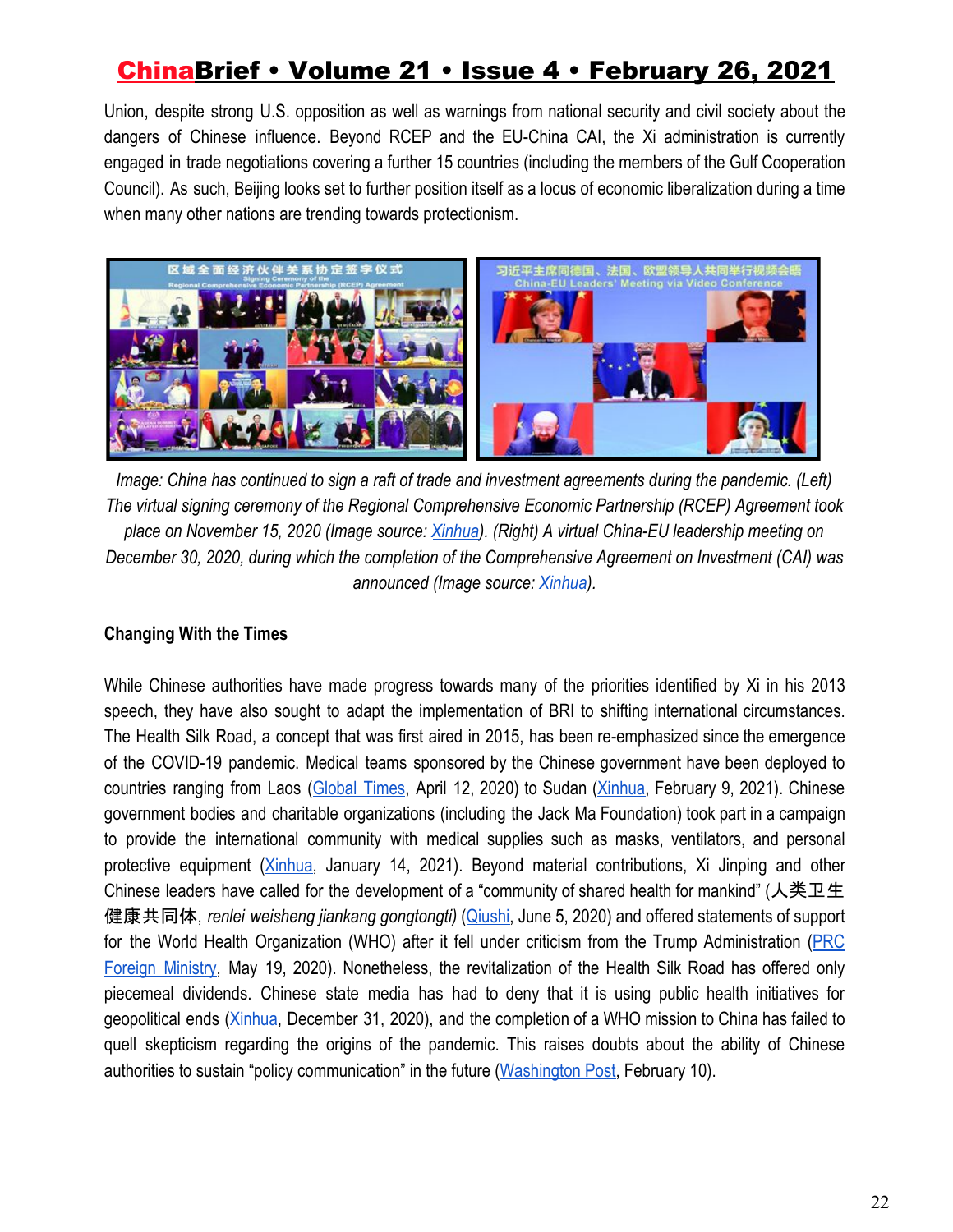#### **Conclusion**

The unfolding of the BRI has amplified China's political influence, improved transportation connectivity, and advanced a series of agreements targeted at trade and investment liberalization. It also seen progress in "monetary circulation" (referring to renminbi internationalization), with cross-border renminbi settlement up 24.1 percent year-on-year in 2019 ([People's](http://en.people.cn/n3/2020/0822/c90000-9737411.html) Daily, August 22, 2020). Uncertainty abounds, however, as to what the coming period holds. The day-to-day need to contain COVID-19 has hindered the construction of infrastructure projects and the organization of political gatherings such as the Belt and Road Forum (which was held virtually last year) . The revitalization of the Health Silk Road has demonstrated the ability of Chinese authorities to adapt BRI to changing circumstances, but it is not clear whether related efforts, such as dispatching medical teams abroad and standing by the World Health Organization, will yield positive results for China's international influence.

Ultimately, lending is an important part of the BRI story, but it does not represent the totality of Beijing's ambitions for the initiative. On a number of key associated goals identified by Chinese authorities, there have been clear signs of progress for Beijing's objectives since 2013, including the neutering of opposition to elements of its political behavior, the ongoing development of transportation infrastructure, and the enlargement of China's network of trade and investment agreements. However, BRI faces a world buffeted by a public health disaster, economic crisis, and severe political tensions. With no abatement in sight, it is therefore crucial to look beyond the lending and take a holistic view of Belt and Road, a foreign policy initiative with bold ambitions to remake the international order but one that is now facing its sharpest headwinds.

Johan van de Ven is a Defense Analyst at TextOre, Inc., where he focuses on China-related projects. With a *particular focus on China and Russia, TextOre leverages language-enabled experts in open-source intelligence (OSINT), foreign media exploitation, and advanced analytics.*

#### **Notes**

**[1]** This past October, 39 states signed a letter to the UN Human Rights Council noting concerns over alleged human rights abuses in Xinjiang, Tibet and Hong Kong. Rival statements defending China were quickly organized by Cuba and Pakistan and signed by 45 countries. Ultimately, the UNHRC has not moved to investigate Xinjiang in any substantive fashion. See[:](https://www.aljazeera.com/news/2020/10/7/germany-leads-charge-against-china-on-rights-abuses) Al [Jazeera,](https://www.aljazeera.com/news/2020/10/7/germany-leads-charge-against-china-on-rights-abuses) October 7, 2020; [SupChina](https://supchina.com/2020/10/07/criticism-of-chinas-xinjiang-policies-grows-at-un/), October 7, 2020.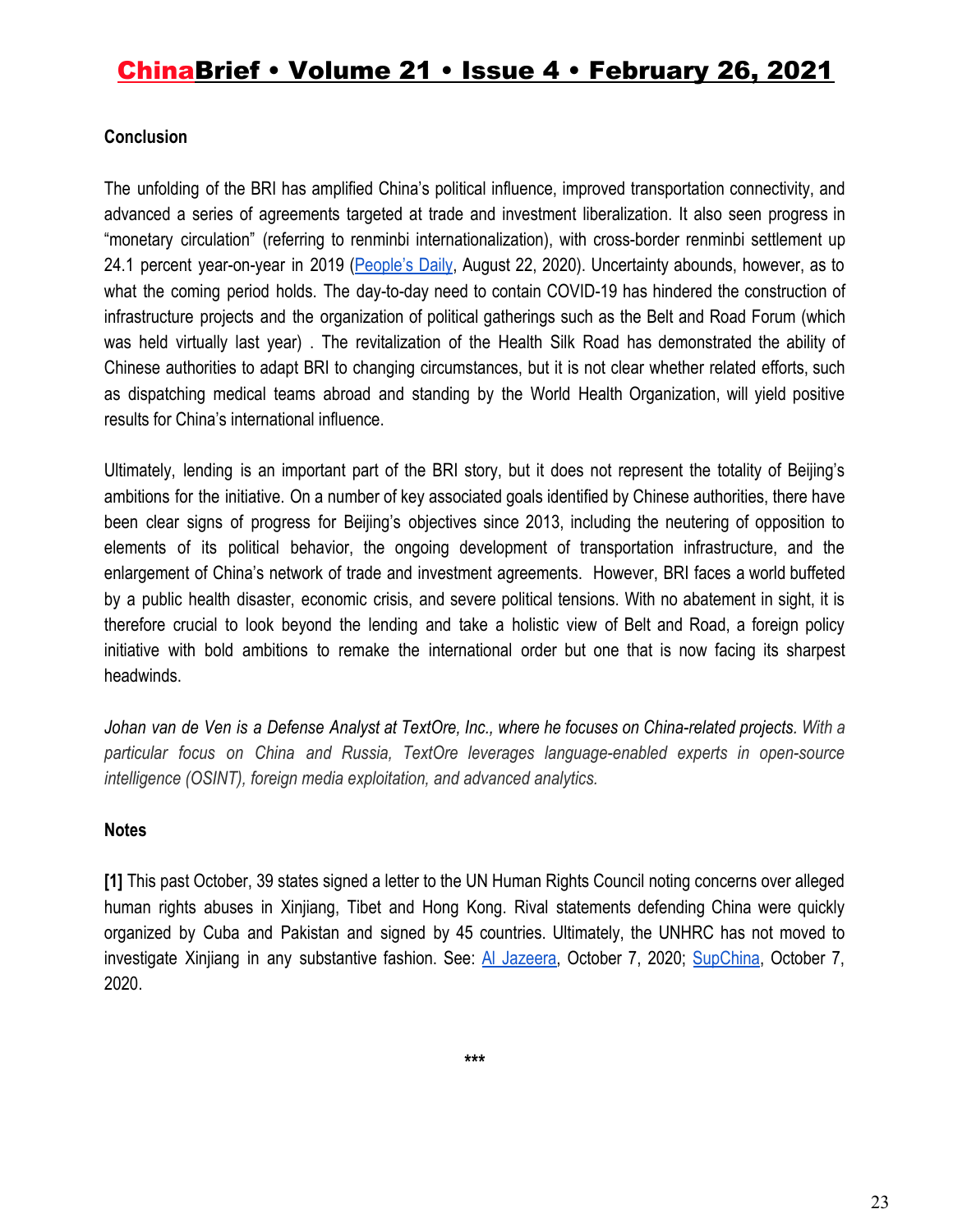**The Vatican, Chinese Catholicism and the Diplomatic Isolation of Taiwan**

*By Ryan Oliver*

### **Introduction**

Relations between the People's Republic of China (PRC), Taiwan, and the Vatican have begun to shift and bear significant implications for the region as well as for the role of the United States in the Indo-Pacific. Since the Republic of China (ROC) government relocated to Taiwan in 1949, national reunification has remained a priority of the Chinese Communist Party (CCP). The People's Liberation Army (PLA) has long determined its training and acquisition requirements based on potential reunification scenarios, and recent strides in military reform and technological development coupled with rising assertiveness have raised concerns about the potential for action across the Taiwan Strait.

While the challenge presented by an increasingly capable and confident PLA has drawn attention, the PRC has also advanced an opportunistic approach to steadily eat away at the list of countries that formally recognize Taiwan. Of the fifteen countries that remain on this list, the Vatican is perhaps the most significant. Because of this, it presents a valuable target for PRC efforts to isolate Taiwan. Speculation about a change in the Vatican position has come at different points before, such as with the death of Pope John Paul II ([China](https://jamestown.org/program/sino-vatican-relations-after-pope-john-paul-ii/) [Brief](https://jamestown.org/program/sino-vatican-relations-after-pope-john-paul-ii/), April 12, 2005). Recent new ties between the Vatican and Beijing suggest that a more substantial shift may soon come. Reports of Vatican interest in establishing a permanent office in Beijing suggest a renewed sense of urgency [\(Taiwan](https://www.taiwannews.com.tw/en/news/4010104) News, September 16, 2020). A review of recent developments in the relationships between these three countries can help to establish a greater understanding of a complex situation, as well as what the potential changes could mean for U.S. policy.



*Image: Taiwanese bishops meet with Pope Francis at the Vatican on May 15, 2018. Despite a warming of relations with the mainland, Pope Francis has also promised that he "won't abandon Taiwan" Image source: [Taiwan News\)](https://www.taiwannews.com.tw/en/news/3432321).*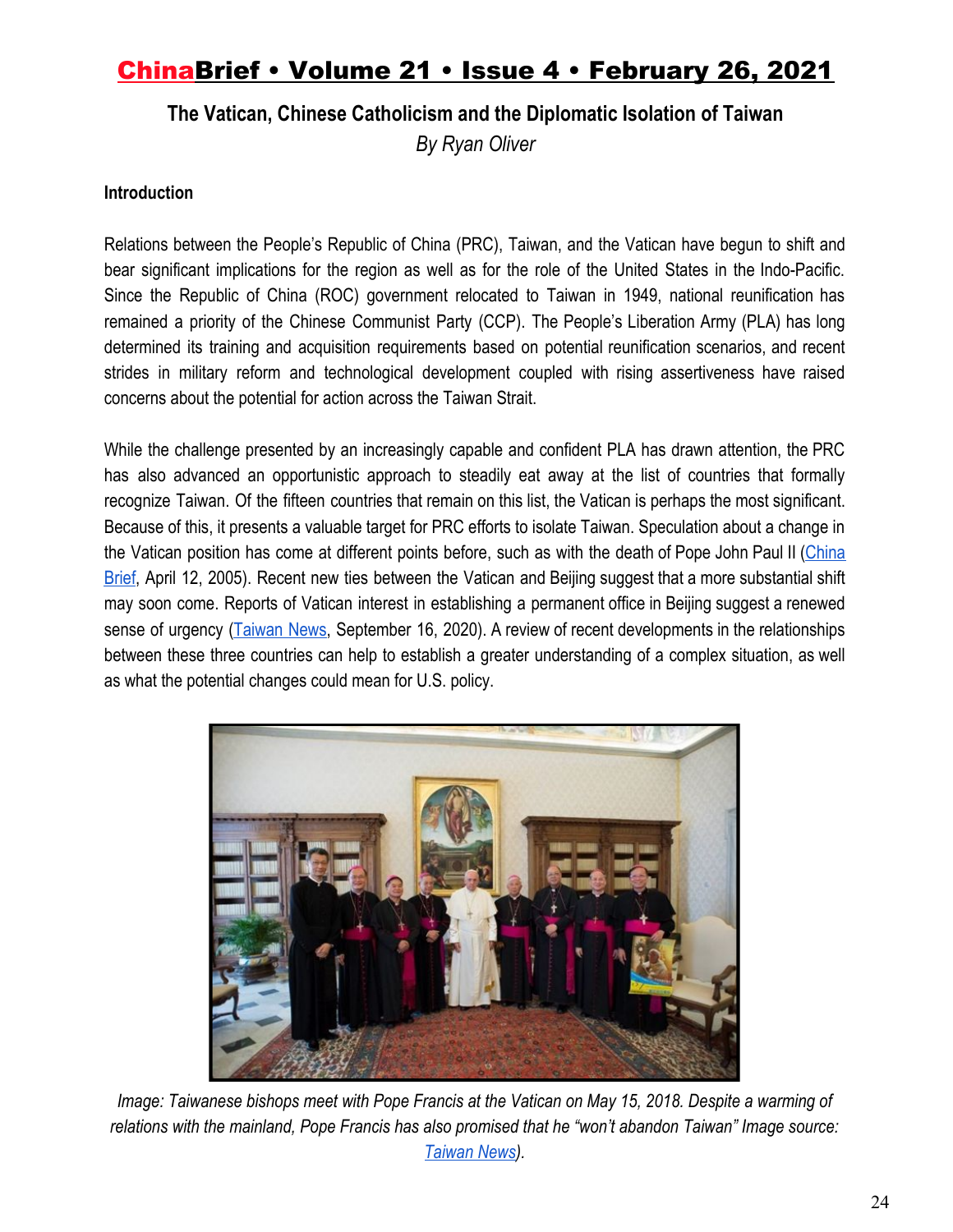#### **History**

The complex relations between the Vatican, Taiwan, and the PRC began with a shared history that diverged on competing paths. Although first contact took place as early as the 13th century, the start of modern relations began during World War II when the Nationalist government sent its first ambassador to the Vatican City in 1942. Four years later, the Vatican dispatched to Nanjing its first Papal Internuncio, who served both as a religious representative within the church and also as a diplomatic ambassador. Completing the exchange of ambassadors in 1946 established formal relations between the Vatican and the Nationalist government. But in 1949 Communist forces expelled the Nationalist government from the Chinese mainland to Taiwan and founded the People's Republic of China. The Communist government then expelled the papal representative, cutting off diplomatic relations with the Vatican ([China Brief,](https://jamestown.org/program/chinas-two-track-approach-to-christianity-vatican-vs-wenzhou/) May 15, 2015).

Chinese relations with the Vatican subsequently divided along two paths. On the mainland, the CCP has advanced its own Catholic community led by state-sanctioned bishops and struggled to contain underground churches, which for many years were tacitly supported by the international Catholic church through the Vatican's appointment of bishops [\(BBC](http://news.bbc.co.uk/2/hi/asia-pacific/6286353.stm), January 22, 2007). The Vatican maintains formal diplomatic relations with Taiwan, where between 0.5 to 2 percent of the population identifies as Catholic (Union of [Catholic](https://www.ucanews.com/directory/country/taiwan/29) Asian [News,](https://www.ucanews.com/directory/country/taiwan/29) accessed Feb 23).

#### **The Attrition of Diplomatic Recognition**

The PRC has made no secret about its intention to unite Taiwan with the mainland, and while concerns are typically focused on the prospect of military coercion, its efforts to isolate Taiwan diplomatically also demand attention. Following Taiwan's expulsion from the UN in 1971 (and China's concurrent recognition), the list of countries that formally recognize Taiwan as a sovereign country has dwindled rapidly—from 32 in 2000 to 15 at the end of 2020 (Australian [Department](https://www.dfat.gov.au/geo/taiwan/Pages/australia-taiwan-relationship#:~:text=Currently%20fifteen%20states%20recognise%20Taiwan,the%20Grenadines%2C%20Swaziland%20and%20Tuvalu) of Foreign Affairs and Trade). A strong mainland campaign of diplomatic and economic outreach has often heralded each shift in recognition. For example, when the Solomon Islands shifted diplomatic recognition to the PRC in 2019, its prime minister stated that, "the Solomon Islands is better served making a decision that reflects our long term development interests rather than being uncertain over what might happen should one day Taiwan democratically decide to reunite with Mainland China" ([Solomon](https://www.solomontimes.com/news/statement-by-the-prime-minister-hon-manasseh-sogavare-on-switch-to-china/9362) Times, September 20, 2019). The country's Minister of Foreign Affairs and External Trade Jeremiah Manele also expressed interest in the Belt and Road Initiative and the potential for Chinese investment ([Xinhua](http://www.xinhuanet.com/english/2019-09/21/c_138411016.htm), September 21, 2019). With a growing array of carrots and sticks available in its statecraft arsenal, the PRC builds leverage in a variety of ways to erode Taiwan's diplomatic alliances.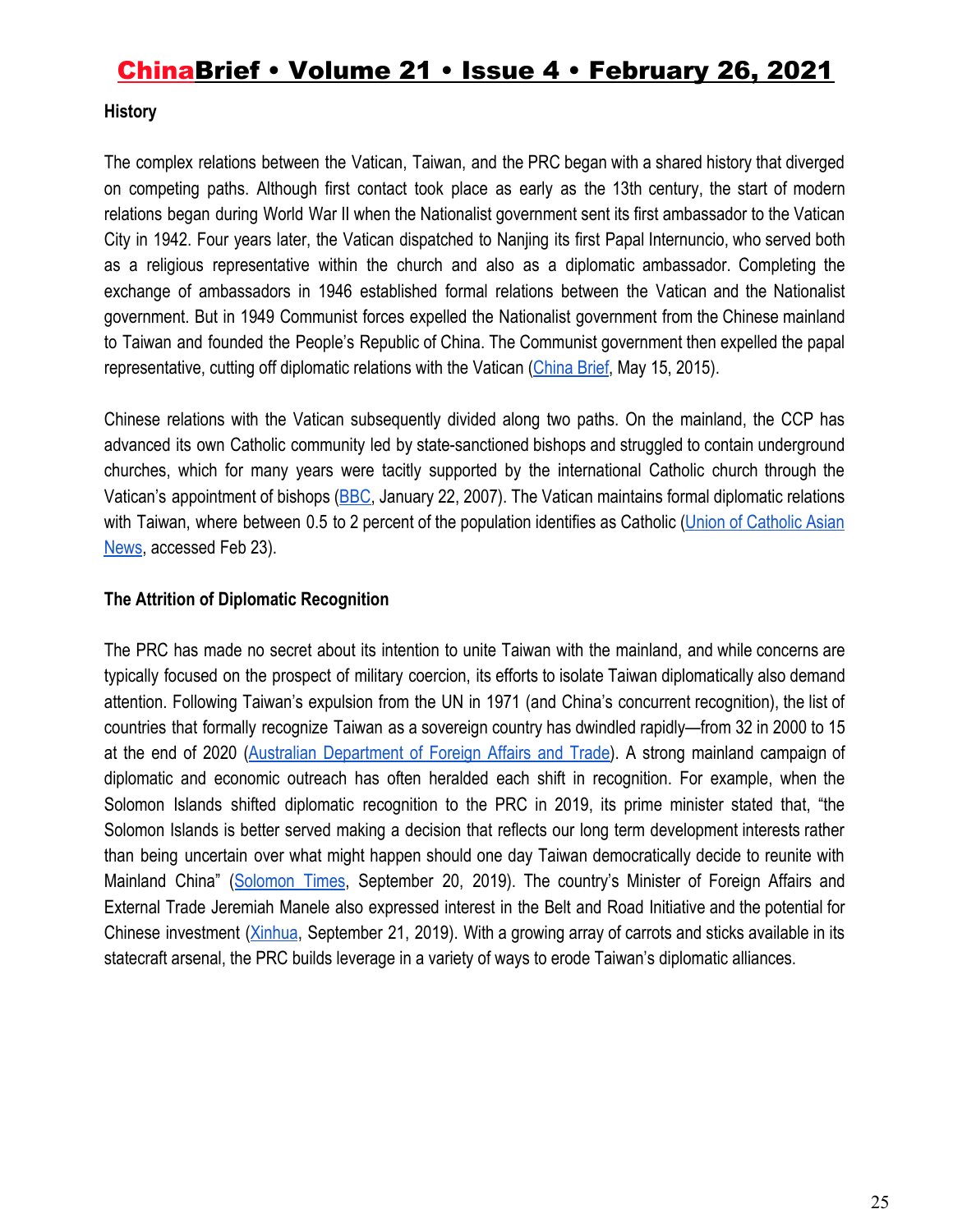

*Image: A series of maps illustrating the historic struggle for diplomatic recognition between the PRC (red) and Taiwan (blue) (Image source: [Wikimedia Commons\)](https://en.wikipedia.org/wiki/Foreign_relations_of_Taiwan#/media/File:China_vs_Taiwan,_global_struggle_for_recognition.png).*

A significant shift in the mainland's relations with the Vatican also bodes poorly for Taiwan. In 2018, China and the Vatican signed a historic agreement on the joint appointment of Chinese bishops ([Radio](https://www.rfa.org/english/news/china/agreement-09242018130857.html) Free Asia, September 24, 2018). Although Pope Francis described the deal at the time as "not political but pastoral," and highlighted the Vatican's new veto power over the appointment of bishops inside the PRC, critics warned that the deal betrayed the underground Catholic church community in China [\(China](https://jamestown.org/program/vatican-agreement-latest-front-in-xis-widening-religious-clampdown/) Brief, October 10, 2018). The state-directed Chinese Catholic Patriotic Association reportedly chooses nominees for episcopal ordination [\(Catholic](https://www.catholicnewsagency.com/news/where-chinas-bishops-stand-as-the-sino-vatican-deal-is-renewed-25725) News Agency, October 22, 2020). Details of the secretive agreement have not been released, but nevertheless both parties agreed to renew it in October 2020, continuing the terms "ad experimentum" for another two years (La [Stampa,](https://www.lastampa.it/vatican-insider/it/2020/10/21/news/cina-santa-sede-parolin-con-l-accordo-non-ci-sono-piu-vescovi-illegittimi-tutti-in-comunione-con-il-papa-1.39443662) October 22, 2020[;](http://lr.china-embassy.org/eng/fyrth/t1825951.htm) PRC [Embassy](http://lr.china-embassy.org/eng/fyrth/t1825951.htm) in Liberia, October 22, 2020). Although the Vatican has reiterated that the current deal does not resolve all of the issues between Beijing and the Vatican ([Vatican](https://www.vaticannews.va/it/vaticano/news/2020-10/accordo-santa-sede-cina-rinnovo.html) News, October 22, 2020), the 2018 deal and its subsequent renewal have set a precedent giving long-lacking momentum to the normalization of relations.

#### **Implications**

Any further development in relations between the PRC and the Vatican would have significant implications for the PRC, Taiwan, and the Vatican, as well as the United States. A shift in Vatican diplomatic recognition from Taiwan to the PRC would represent a further solidification of the international consensus around Beijing's position towards Taiwan. Of the remaining countries that recognize Taiwan, the Vatican holds a position of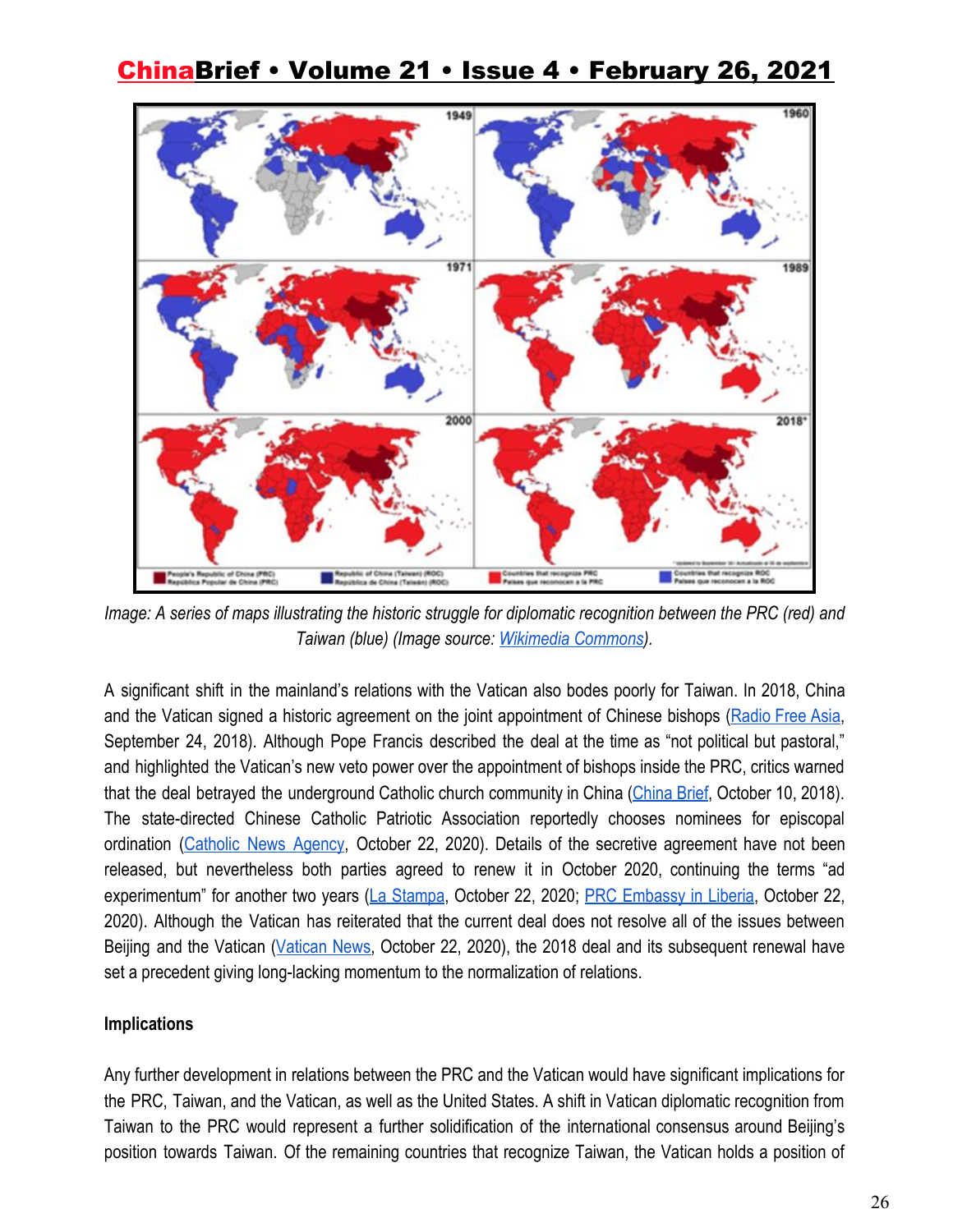particular significance. Crucially, the Vatican is Taiwan's only remaining diplomatic partner in Europe. Although the Vatican is not a member of the European Union, it participates in the Eurozone and enjoys open borders with Schengen Area countries. Italy maintains its defense. Politically and culturally, the Vatican is integrated within the European community of nations. In this way, as Taiwan's sole European partner, it enables important access and influence.

Beyond Europe, the Vatican holds disproportionate influence around the world as the head of the Catholic Church. It is worth mentioning that 9 of the 15 countries that still recognize Taiwan (including the Vatican) feature significant Catholic populations. The combined populations of those 14 countries totals about 77 million people, and the Catholic Church reports 1.2 billion followers globally (Pew [Research,](https://www.pewforum.org/2013/02/13/the-global-catholic-population/) February 13, 2013). The Chinese mainland has an estimated 9 million Catholics, which both offers a substantial community for the Vatican to support (Pew [Research,](https://www.pewresearch.org/wp-content/uploads/sites/7/2011/12/ChristianityAppendixC.pdf) 2011; [P](https://www.pewresearch.org/fact-tank/2018/10/11/recent-chinese-dealings-with-faith-groups-reflect-a-pattern-of-government-restrictions-on-religion/)ew [Research](https://www.pewresearch.org/fact-tank/2018/10/11/recent-chinese-dealings-with-faith-groups-reflect-a-pattern-of-government-restrictions-on-religion/), October 11, 2018; [Pew](https://www.pewresearch.org/fact-tank/2008/07/29/religious-in-china/) [Research](https://www.pewresearch.org/fact-tank/2008/07/29/religious-in-china/), July 29, 2008). Researchers have also observed that Christianity (particularly Protestantism) has seen explosive growth in China since the 1980s. Even as the global Catholic population is expected to continue a net decline in the coming years, current projections anticipate that the growth of Christianity in China will continue ([Inkstone](https://www.inkstonenews.com/china/christianity-protestant-church/article/2133812) News, March 30, 2018; [Christianity](http://www.christianitydaily.com/articles/9891/20200924/the-growth-of-protestant-christianity-in-china-continues-to-increase-despite-communist-oversight.htm) Daily, September 24, 2020). Demographic changes thus pressure the Vatican to tilt towards the PRC. But should the Vatican shift diplomatic recognition from Taiwan to the PRC, it could easily spark a cascade, influencing Catholic countries to change their positions as well.

Absent formal recognition from foreign partners, Taiwan would have little diplomatic ammunition with which to resist the PRC narrative that reunification is a matter of "internal affairs." Such a characterization might allow for the employment of the People's Armed Police (PAP), the principle internal security force on the mainland, in concert with the PLA. The latter has trained, equipped, and organized to isolate the island and support operations to seize territory, while the former is likely better suited for the occupation-like tasks that would follow. Given the lack of diplomatic recognition in the international community, swift action coupled with information misdirection could limit the options available to Taiwan's friends to generate external resistance.

Among the most significant of those friends, the United States faces the horns of a dilemma. Although economic and military support for Taiwan remains a bipartisan priority for the U.S. leadership, recent public opinion polling has shown that the U.S. public opposes an American defense of Taiwan ([Chicago](https://www.thechicagocouncil.org/research/public-opinion-survey/divisions-us-china-policy-opinion-leaders-and-public) Council on [Global](https://www.thechicagocouncil.org/research/public-opinion-survey/divisions-us-china-policy-opinion-leaders-and-public) Affairs, February 1). The ambiguity of the U.S.' One China policy has come under increasing strain, as a more capable and assertive China presses its reunification agenda.**[1]** Beijing noticeably stepped up military pressure and disinformation campaigns against Taiwan last year, with some analysts describing the combination of tactics as tantamount to gray-zone warfare ([Taiwan](https://www.taiwannews.com.tw/en/news/4084689) News, December 26, 2020). Particularly in light of Beijing's recent crackdowns in Hong Kong and the apparent end of the "One Country, Two Systems" framework, the possibility of a peaceful and democratic reunification seems increasingly farfetched. The U.S. continues to support Taiwan through political gestures, such as a series of high-profile diplomatic visits in 2020, and through arms sales, most recently the \$1.8 billion sale approach by the Pentagon in October 2020 ([Taipei Times,](https://www.taipeitimes.com/News/front/archives/2020/11/21/2003747302) November 21, 2020; [Reuters,](https://www.reuters.com/article/usa-taiwan-arms/u-s-state-department-approves-1-8-billion-in-potential-arms-sales-to-taiwan-pentagon-idUSKBN27706Y) October 21, 2020).